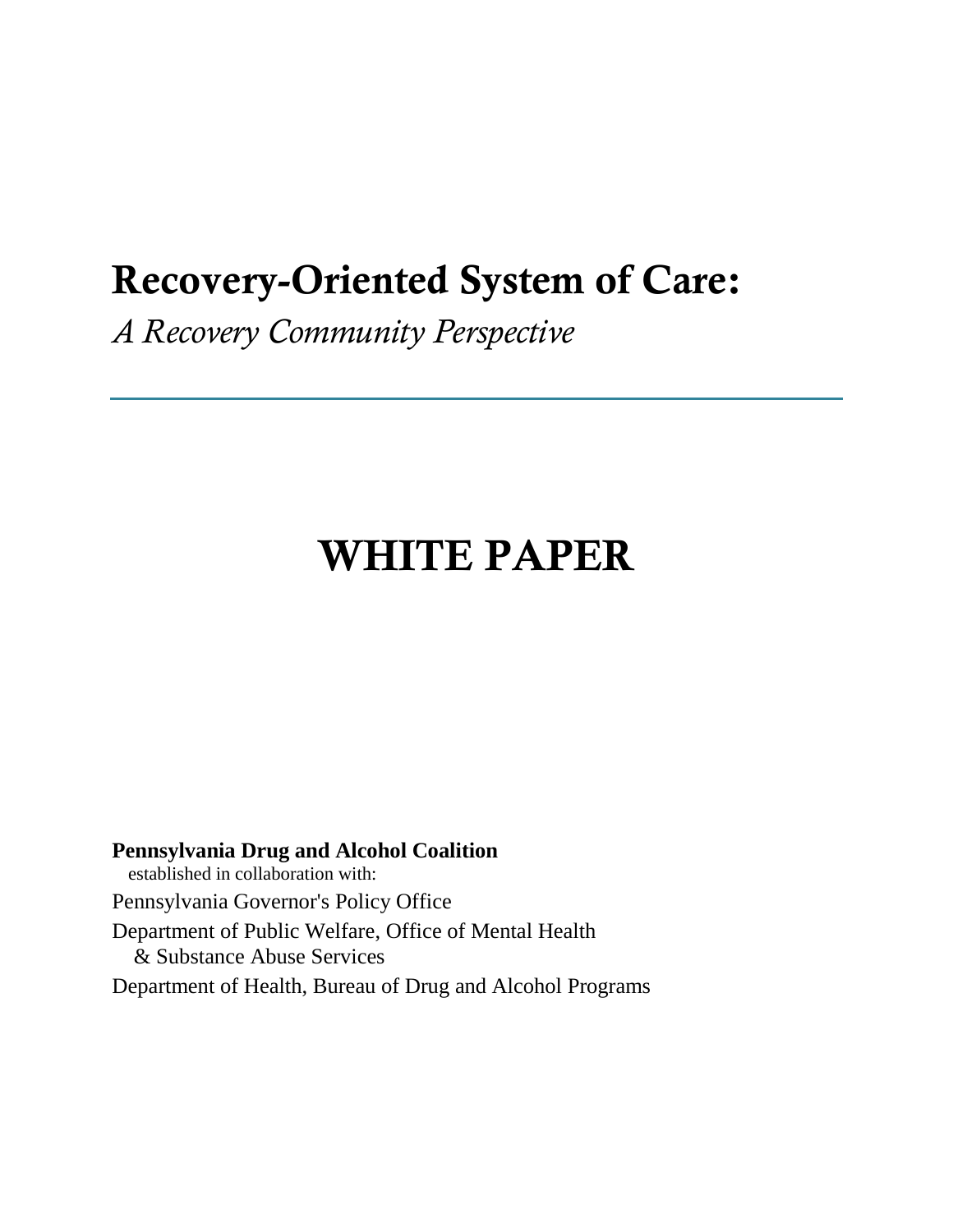# **Public Domain**

All material appearing in this White Paper, except any taken directly from copyrighted sources, is in the public domain and may be reproduced or copied without permission from the Pennsylvania Drug and Alcohol Coalition. Citation of the source is appreciated. This material should not be reproduced and distributed for a fee without written authorization from the Pennsylvania Drug and Alcohol Coalition. This publication may be accessed electronically through the following Internet World Wide Web connections: [www.dpw.state.pa.us/omhsas](http://www.dpw.xxxx/) or [www.health.state.pa.us/bdap](http://www.health.state.pa.us/bdap)

# **Acknowledgements**

This White Paper was prepared by members of the Recovery-based Issues Committee of the Pennsylvania Drug and Alcohol Coalition. This dedicated group spent countless hours providing expertise and support in the development of this document. Funding for this project was provided by Department of Public Welfare, Office of Mental Health and Substance Abuse Services (OMHSAS). Without their support, this endeavor would not have been possible.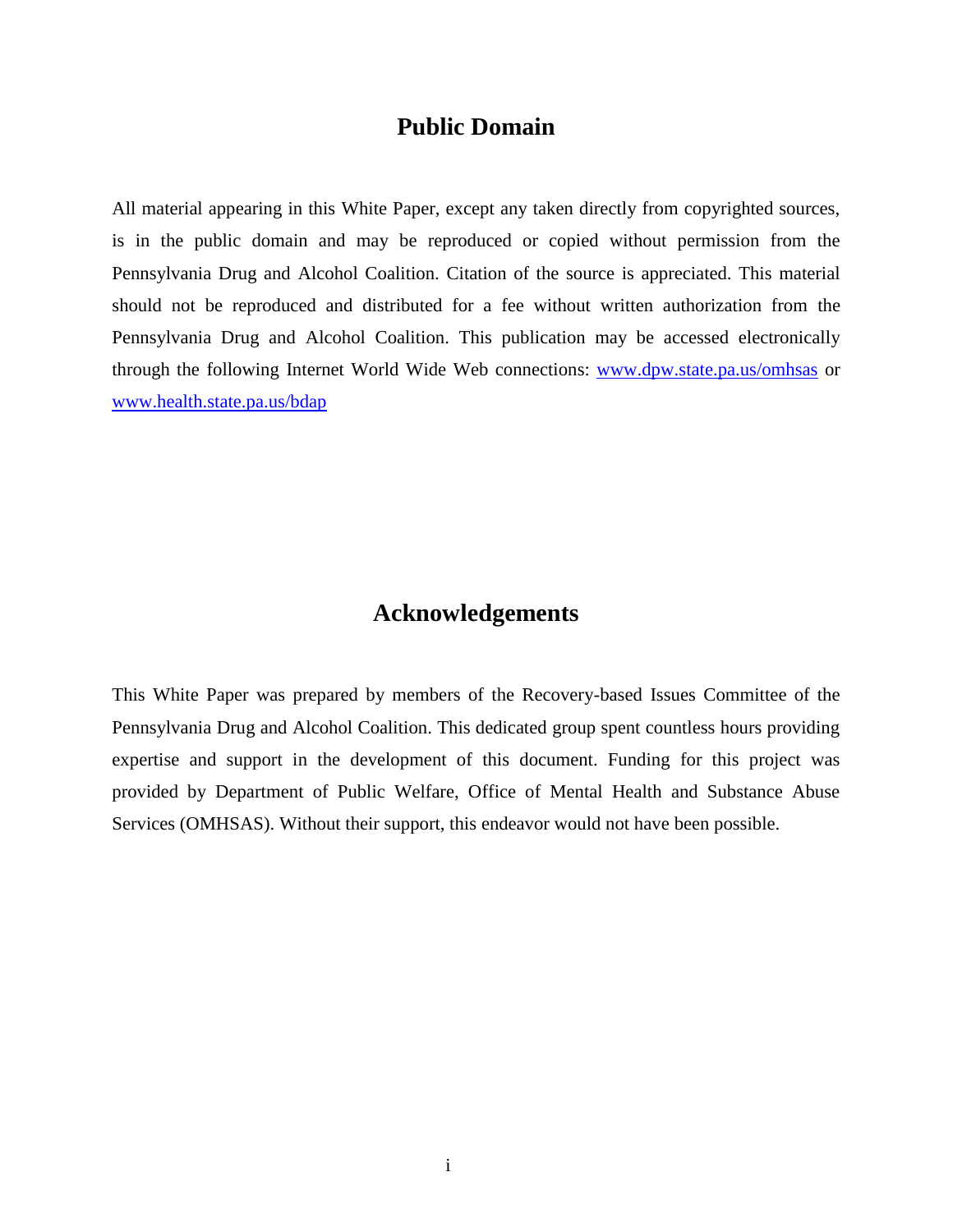## **Recovery-based Issues Committee**

**Cheryl Floyd, LSW, CCDP \***

Committee Co-Chair Executive Director PA Recovery Organizations Alliance (PRO-A)

## **Bev Haberle, MHS, CAC**

Executive Director PA Recovery Organization – Achieving Community Together (PRO-ACT)

#### **Amy Hedden**

Drug and Alcohol Program Analyst Department of Health Bureau of Drug and Alcohol Programs

#### **Doris Lugaro**

Human Service Program Specialist Department of Public Welfare Office of Mental Health and Substance Abuse Services (OMHSAS)

#### **Pat Madigan**

Director of TA/Training PA Mental Health Consumer's Association (PMHCA)

#### **Lynda Moss-McDougall** Executive Director Sankofa House for Women

**Tim Philips, CAC** Executive Director Westmoreland Community Action **Denise Holden, MHS, CAC \*** Committee Co-Chair Chief Executive Officer The RASE Project

#### **Daniel Romage**

Human Services Program Specialist Department of Public Welfare, Office of Children, Youth & Families (OCYF)

**Robin Spencer, MHS, CCDP, MBA, MS** Executive Director Message Carriers of Pennsylvania

#### **William Stauffer, LSW, CAC**

Program Director Halfway Home of Lehigh Valley

## **Kathy Jo Stence**

Drug and Alcohol Program Analyst Department of Health Bureau of Drug and Alcohol Programs

## **Jay Youtz, MHS, CAC**

Business Development and Marketing Livengrin Foundation

\* co-chairs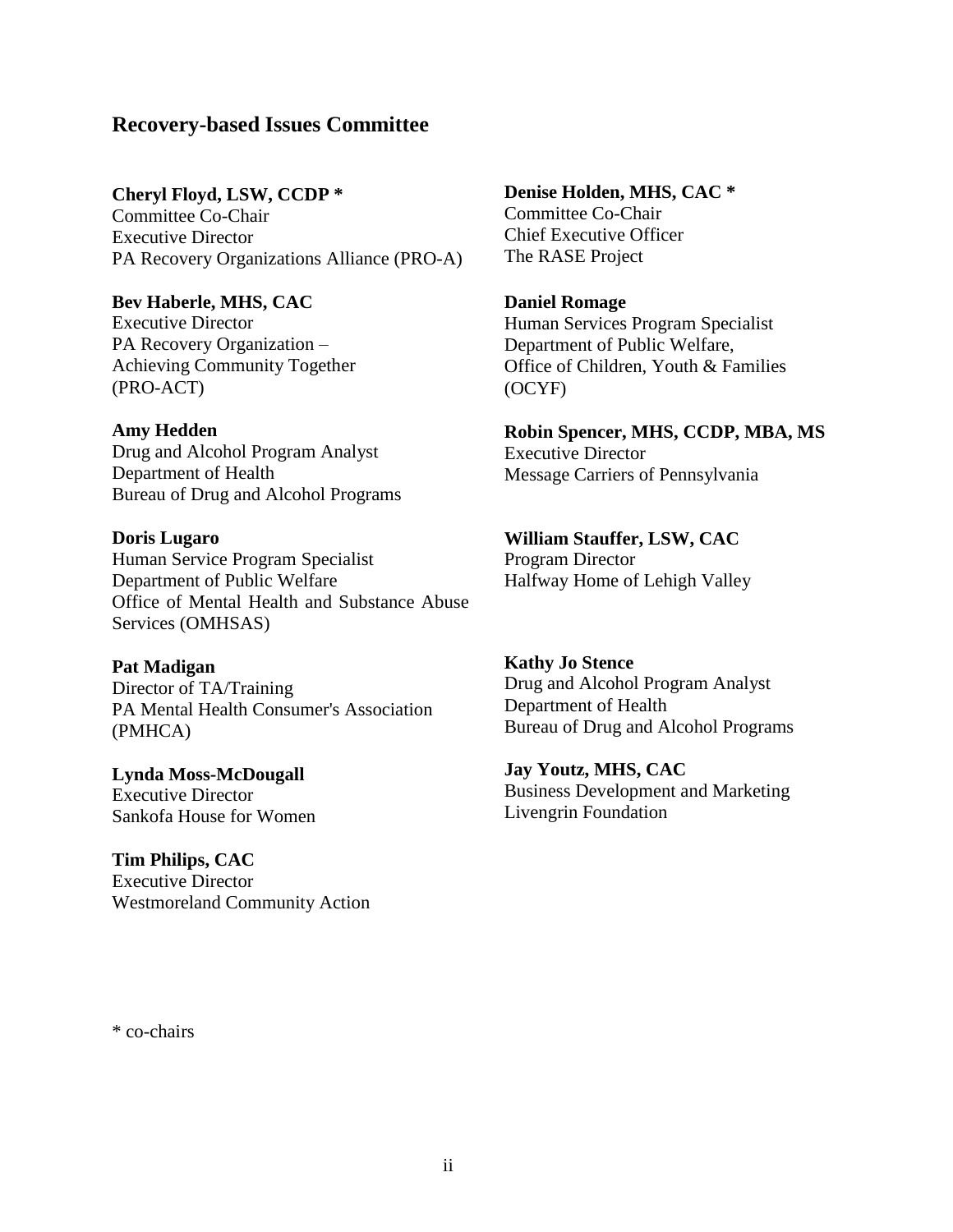#### **FORWARD**

The Recovery Oriented Systems of Care (ROSC) Subcommittee was formed as part of the Drug and Alcohol Coalition with the specific charge to develop this White Paper. The overarching goal of the subcommittee is to improve the system of care offered in Pennsylvania by expanding to a chronic care model of care. This attached White Paper was developed in order to inform the larger Coalition and future efforts in Pennsylvania on this historic endeavor to expand services using a Recovery Oriented System of Care model. This paper then fits into a larger process to inform and influence service development through the Department of Health, the Department of Public Welfare and beyond.

During the period of time that this paper was developed, our state and nation have undergone tremendous and unprecedented economic upheaval. Limited resources and financial constraints have drastically impacted our state's ability to meet the needs of those affected by alcohol and other drug problems. We believe that every person has the right to the appropriate level of care for the appropriate amount of time. It is important to note that our subcommittee agreed early on and unanimously that to effectively change a system in such a manner, additional resources would need to be identified and developed to make it work as envisioned.

We know wholeheartedly that drug and alcohol addiction is a chronic disease, and yet our systems are set up to address the needs of persons seeking help in a limited manner. Over the last several years, there has been a growing recognition across the nation that acute care systems for addiction do not adequately meet the needs of our communities in need. To be effective, we know that the development of a ROSC system will need to preserve our existing service continuum while adding additional resources to meet the needs of our communities in a thoughtful and well planned manner.

It is important to remember that peer-based recovery support services should not be utilized in place of clinical care. Providing appropriate services to those in need of help for the appropriate duration of time saves lives and resources in all areas of our society. We believe that Recovery Oriented Systems of Care is a transformative process well worth pursuing but should not be undertaken in a half measured manner. Using existing acute care resources in an attempt to meet the needs of a chronic care model would result in the degradation of the entire treatment and service system available to all Pennsylvanians.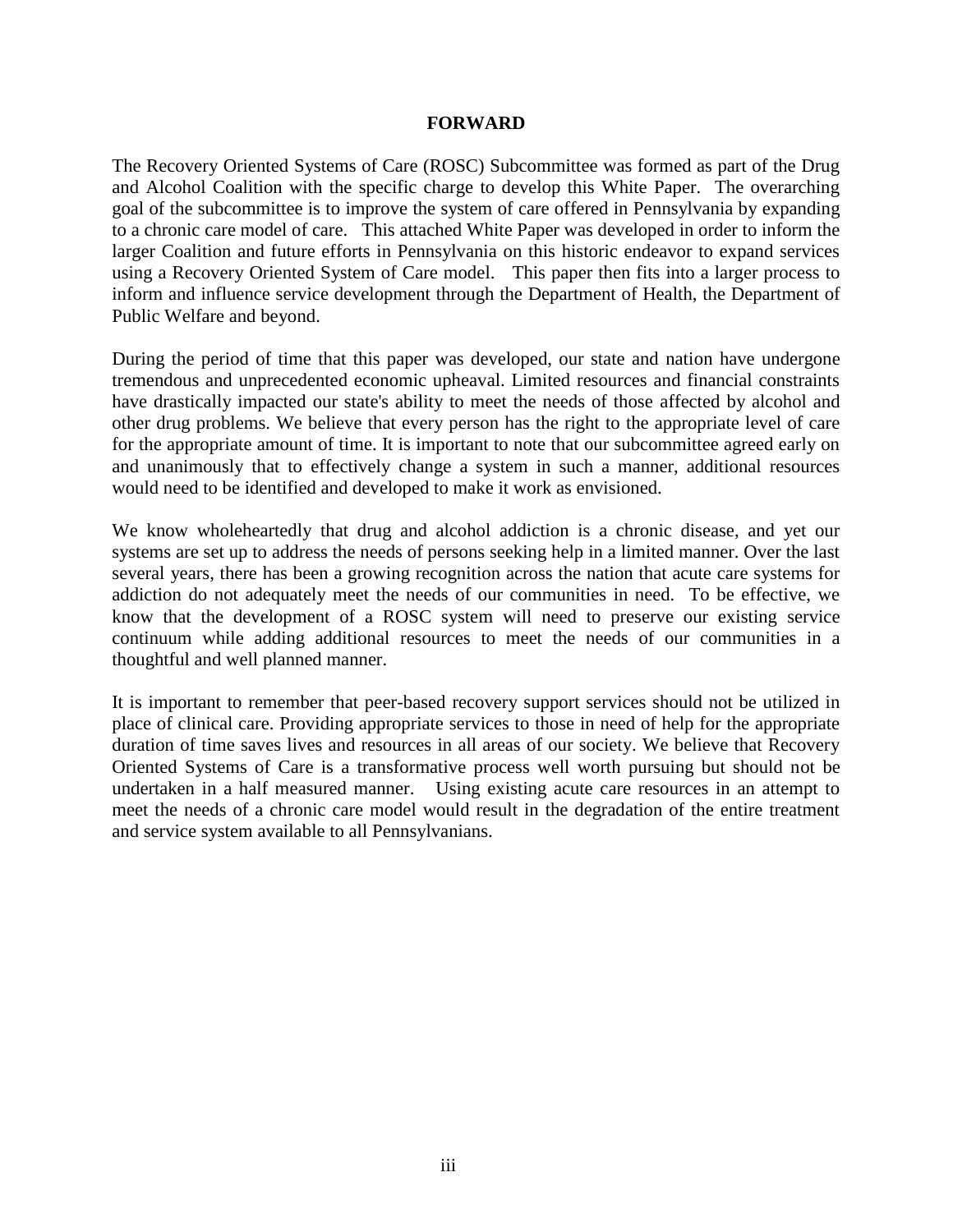# **Recovery-Oriented System of Care:**

*A Recovery Community Perspective*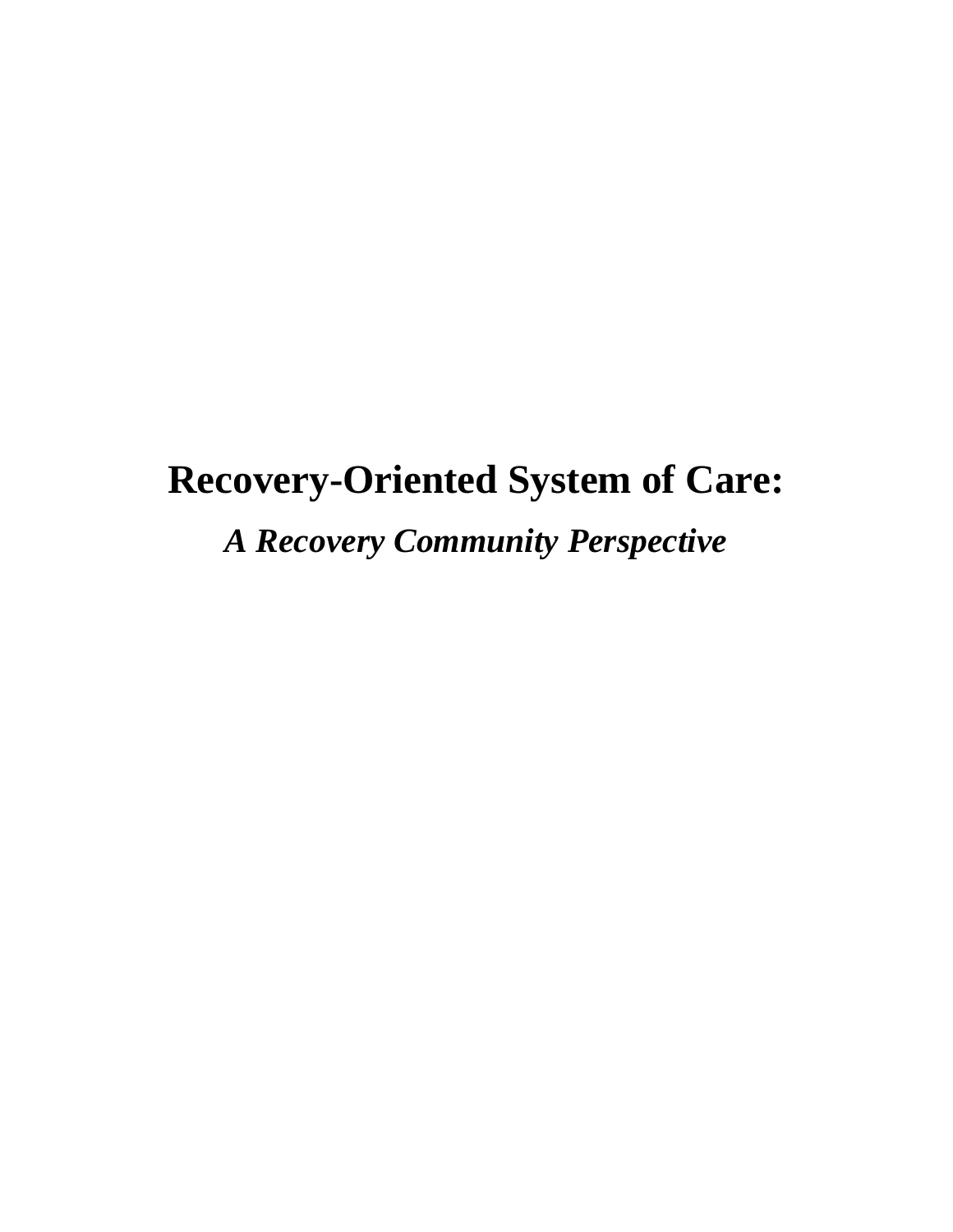## **Executive Summary**

The Pennsylvania Governor's Policy Office, Pennsylvania Department of Public Welfare, Office of Mental Health and Substance Abuse Services (OMHSAS), and Pennsylvania Department of Health, Bureau of Drug and Alcohol Programs (BDAP) have been working in collaboration with multiple state and county agencies, treatment providers, and recovery community organizations across the state to conceptualize, develop, and implement a Recovery-Oriented System of Care (ROSC) in Pennsylvania that embraces and promotes recovery from alcohol and other drugs (AOD). This group, known as the Drug and Alcohol Coalition, recognizes that to effectively execute the implementation of a recovery-oriented system of care, a dramatic shift will be required in the field. Moving from the current acute care model to a chronic care approach requires the entire system to embrace a recovery management approach to support those affected by AOD problems and to expand the present continuum of care (White, 2004). The Coalition also ascertained that as this paradigm shift occurs, it is paramount that Pennsylvania utilize the recovery community in all aspects of systems transformation to ensure authenticity of services, thus assuring that the needs of individuals and families in recovery are addressed at every level of the system in order to expand opportunities for long-term recovery. This can best be achieved through the development of a ROSC.

It is important to note that while the systemic implementation of a ROSC is new to Pennsylvania, the concept itself is not. Movement to a recovery management approach as a means to successfully support individuals and their families in their recovery from AOD problems has been well researched nationally and has been implemented in various venues across the country with promising success. At the Drug and Alcohol Coalition Retreat held in June 2008, subcommittees were formed to develop guidelines and best practices to be used in the development of a ROSC in Pennsylvania. Each subcommittee was charged with tasks specific to their areas of concern such as Finance, Workforce, Accessibility, Criminal Justice, and Recovery Based Issues (RBI). The RBI Committee was charged with the creation of the White Paper to determine the issues that are critical to the development of a ROSC from the perspective of individuals and families in recovery.

The work done by the RBI Committee spanned over an 18-month period. The committee spent countless hours reviewing the literature published by the Center for Substance Abuse Treatment; William White; The Institute for Research, Education & Training in Addictions; Thomas A. Kirk, et al; Linda Kaplan; and others (see Reference page) in order to get a comprehensive understanding of a ROSC and how established concepts, terminologies, and implementation strategies could best be adapted for our use. In addition, the recovery community of Pennsylvania was called upon to attend meetings, provide input, and participate in surveys designed by the RBI Committee to assess the general understanding of a ROSC and Recovery Support Services and to assess areas of need when considering the establishment of such a system within the state. This input proved to be extremely valuable to the writing of this paper and can also be used to guide current and future projects. (See Needs Assessment, Appendix VI , for specific survey information).

The RBI Committee recognizes that this White Paper is one of many tools that will be used in the ROSC transformation process in PA. It is our hope that this document, as well as the work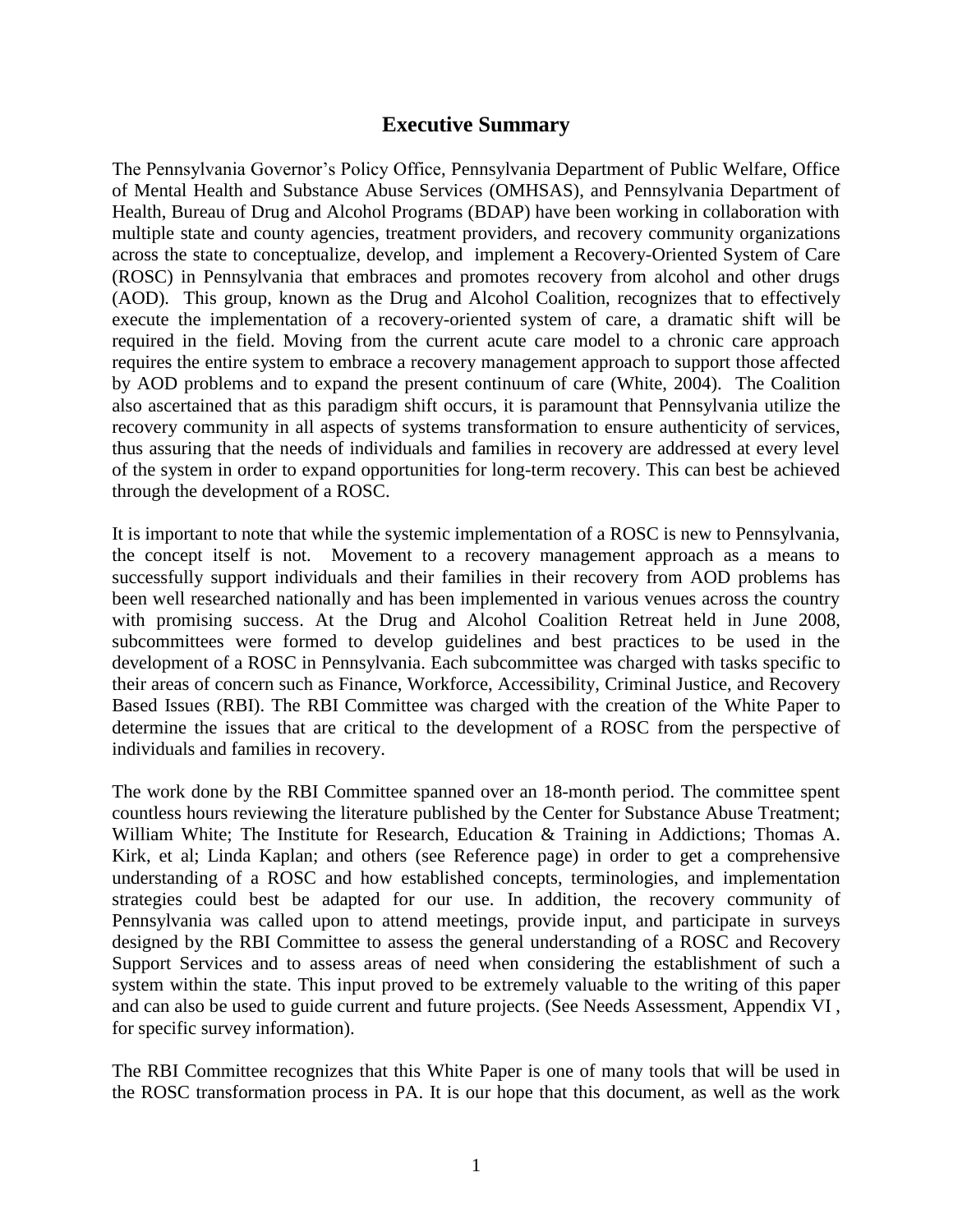done by the PA D  $\&$  A Coalition, will serve as the foundation for statewide system transformation that will better meet the needs of Pennsylvanians affected by this disease.

## **Conceptual Framework**

The shift to a ROSC requires Pennsylvania to utilize not only therapeutic and clinical interventions as described by the PCPC (e.g. formal treatment services), but to also utilize nonclinical community-based resources that support recovery, early identification, engagement and sustention of the recovery process for individuals and families. This can, in part, be accomplished through the use of recovery support services. Through these services, individuals, families, and communities can gain access to recovery-focused services and support that will increase successful treatment completion rates, promote early re-engagement for those who have relapsed, and provide pathways to recovery for individuals not in need of clinical treatment services. Such a system would provide ongoing recovery-based services throughout the lifespan. Based on this information, the RBI Committee chose the following vision for our work:

*To improve the capacity to access and sustain long-term recovery for individuals in PA who are affected by addiction to alcohol and other drugs by transforming the existing system into a Recovery-Oriented System of Care.*

## **Guiding Principles of Recovery**

As in any system, there are Guiding Principles that are the ideals or code of conduct that defines the system's core values and priorities. Guiding Principles filter through every aspect of a system clearly identifying the moral values embedded within the system. Guiding Principles are the fundamental beliefs that guide the operation of a system throughout its life in all circumstances, irrespective of [changes](http://www.businessdictionary.com/definition/changes.html) in its [goals,](http://www.businessdictionary.com/definition/goal.html) [strategies,](http://www.businessdictionary.com/definition/strategy.html) type of [work,](http://www.businessdictionary.com/definition/work.html) or the [top management.](http://www.businessdictionary.com/definition/top-management.html) Therefore, once established, a ROSC should remain intact and authentic to the original vision, values and principles regardless of changes that occur in the implementation/execution of this system.

Those values that form the Guiding Principles of a ROSC include the following beliefs about recovery:

*There are many pathways to recovery.* Individuals are unique with specific needs, strengths, goals, attitudes, behaviors and expectations for recovery. Pathways to recovery are highly personal, and generally involve a redefinition of identity in the face of crisis or a process of progressive change. Furthermore, pathways are often social, grounded in cultural beliefs or traditions and involve informal community resources, which provide support for recovery. The pathway to recovery may include one or more episodes of psychosocial and/or pharmacological treatment. For some, recovery involves neither treatment nor involvement with mutual aid groups. Recovery is a lifelong process of change that permits an individual to make healthy choices and improve the quality of his or her life.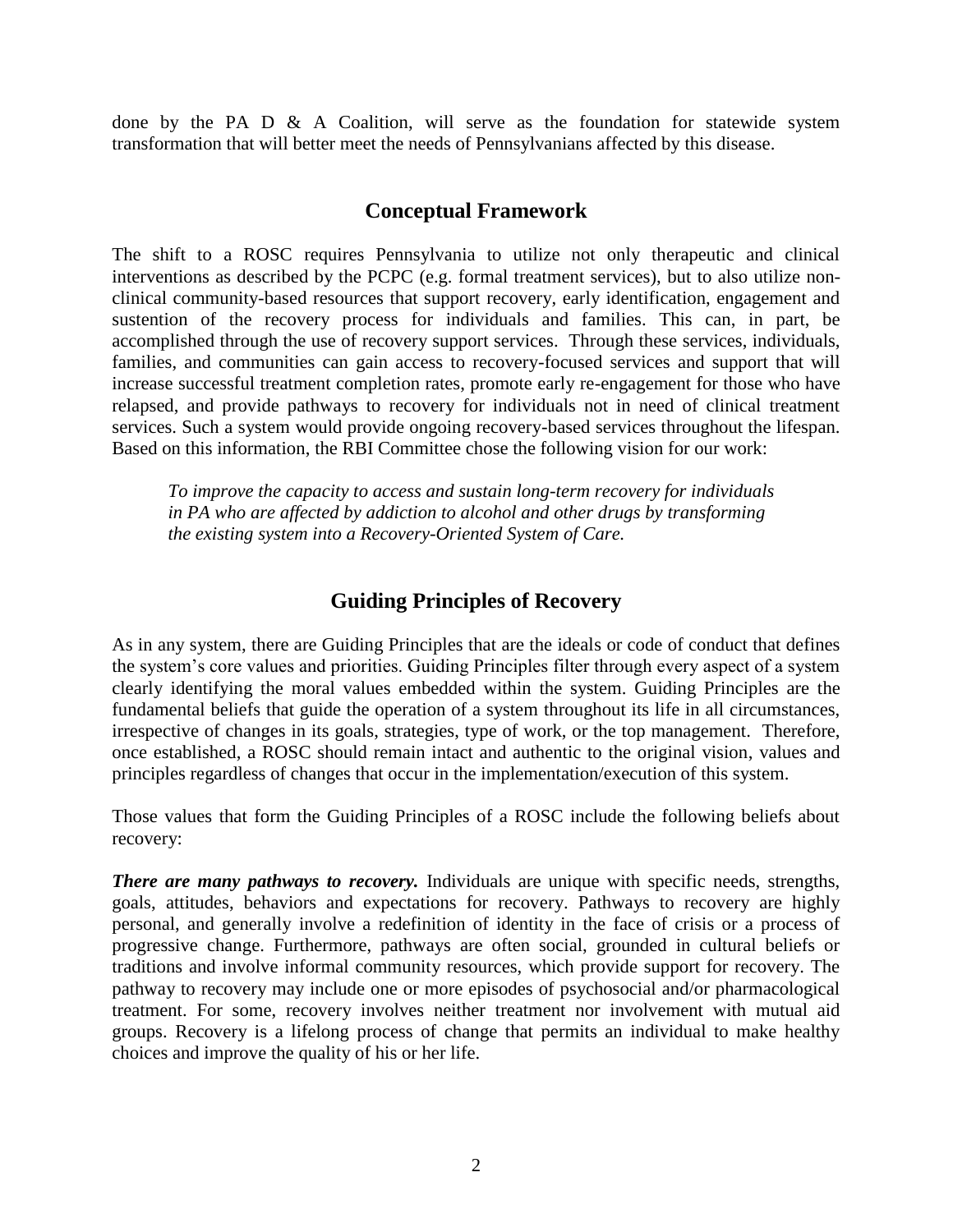*Recovery is self-directed and empowering.* While the pathway to recovery may involve one or more periods of time when activities are directed or guided to a substantial degree by others, recovery is fundamentally a self-directed process. The person in recovery is the "agent of recovery" and has the authority to exercise choices and make decisions based on his or her recovery goals that have an impact on the process. The process of recovery leads individuals toward the highest level of autonomy of which they are capable. Through self-empowerment, individuals become optimistic about life goals.

*Recovery involves a personal recognition of the need for change and transformation.* Individuals must accept that a problem exists and be willing to take steps to address it; these steps usually involve seeking help for alcohol and other drug dependence. The process of change can involve physical, emotional, intellectual and spiritual aspects of the person's life.

*Recovery is holistic.* Recovery is a process through which one gradually achieves greater balance of mind, body and spirit in relation to other aspects of one's life, including family, work and community.

*Recovery has cultural dimensions.* Each person's recovery process is unique and impacted by cultural beliefs and traditions. A person's cultural experience often shapes the recovery path that is right for him or her.

*Recovery exists on a continuum of improved health and wellness.* Recovery is not a linear process. It is based on continual growth and improved functioning. It may involve relapse and other setbacks, which are a natural part of the continuum but not inevitable outcomes. Wellness is the result of improved care and balance of mind, body and spirit. It is a product of the recovery process.

*Recovery emerges from hope and gratitude.* Individuals in or seeking recovery often gain hope from those who share their search for or experience of recovery. They see that people can and do overcome the obstacles that confront them and they cultivate gratitude for the opportunities that each day of recovery offers.

*Recovery involves a process of healing and redefinition for self and family. Recovery is a* holistic healing process in which one develops a positive and meaningful sense of identity.

*Recovery involves addressing discrimination and transcending shame and stigma.* Recovery is a process by which individuals, families and communities confront and strive to overcome discrimination, shame and stigma by advocating for self and others.

*Recovery is supported by peers and allies.* A common denominator in the recovery process is the presence and involvement of people who contribute hope and support and suggest strategies and resources for change. Peers, as well as family members and other allies, form vital support networks for people in recovery. Providing service to others and experiencing mutual healing help create a community of support among those in recovery.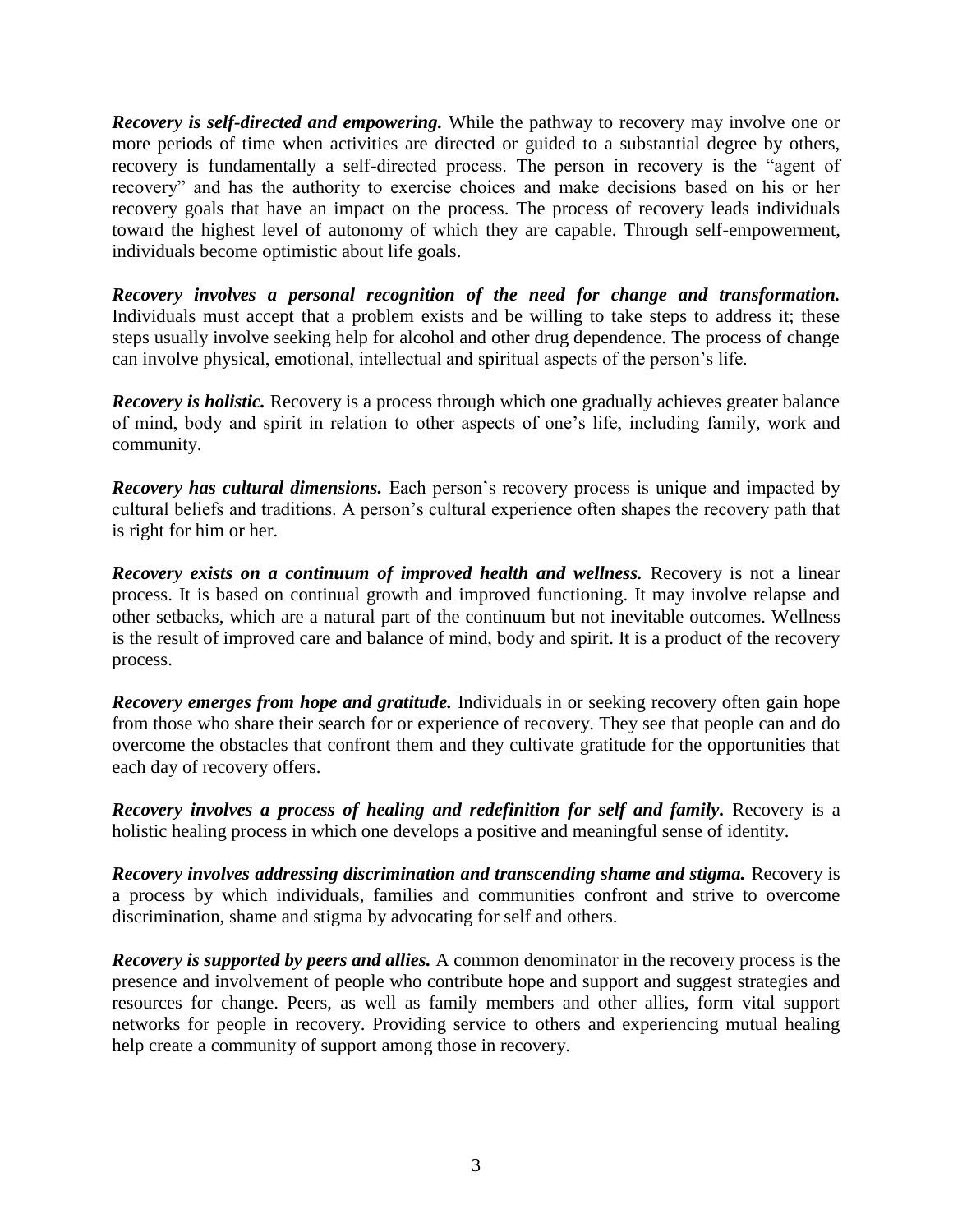*Recovery involves (re)joining and (re)building a life in the community.* Recovery involves a process of building or rebuilding what a person has lost or never had due to his or her condition and its consequences. Recovery is building or rebuilding healthy family, social, spiritual and personal relationships. Those in recovery often achieve improvements in the quality of their lives, such as obtaining education, employment and housing. They also increasingly become involved in constructive roles in the community through helping others, productive acts and other contributions.

*Recovery is a reality.* It can, will, and does happen.

Guiding Principles are the blueprint that sets the course by which a system navigates (CSAT, 2007). Protecting and honoring the Guiding Principles of a ROSC are integral to its ongoing success and growth. Although they may be altered as necessary over time, in essence the Guiding Principles should always remain true to the original vision.

# **Elements of a Recovery-Oriented System of Care**

The elements of a system, much like the Guiding Principles, are rooted in the very core of the system's values. They are the individual components that make up the whole. The elements of a system are those smaller parts that are similar to the larger system in that they can be described as common in value, behaviors and identity. Therefore, the elements of a ROSC broken down into their individual parts have recovery as their fundamental ingredient.

**Person-centered** – A ROSC is person-centered. Individuals will have a menu of choices that fit their needs throughout the recovery process.

**Participation inclusive of individuals and families in recovery –** An essential characteristic of a ROSC is the importance it places on the participation of people in recovery in all aspects and phases of the care delivery process, including financial support for individual and family involvement.

**Family and other ally involvement** – A ROSC acknowledges the important role that families and other allies can play. Family and other allies will be incorporated, with the permission of the individual, in the recovery planning and support process. They can constitute a source of support to assist individuals in entering and maintaining recovery. Additionally, systems address the prevention and early intervention, treatment, recovery and other support needs of families and other allies.

**Inclusion of the voices and experiences of recovering individuals and their families –** The voices and experiences of people in recovery and their family members contribute to the design and implementation of ROSC. People in recovery and their family members are included among decision-makers and system-level monitoring. Recovering individuals and family members are prominently and authentically represented on advisory councils, boards, task forces and committees at the federal, state and local levels.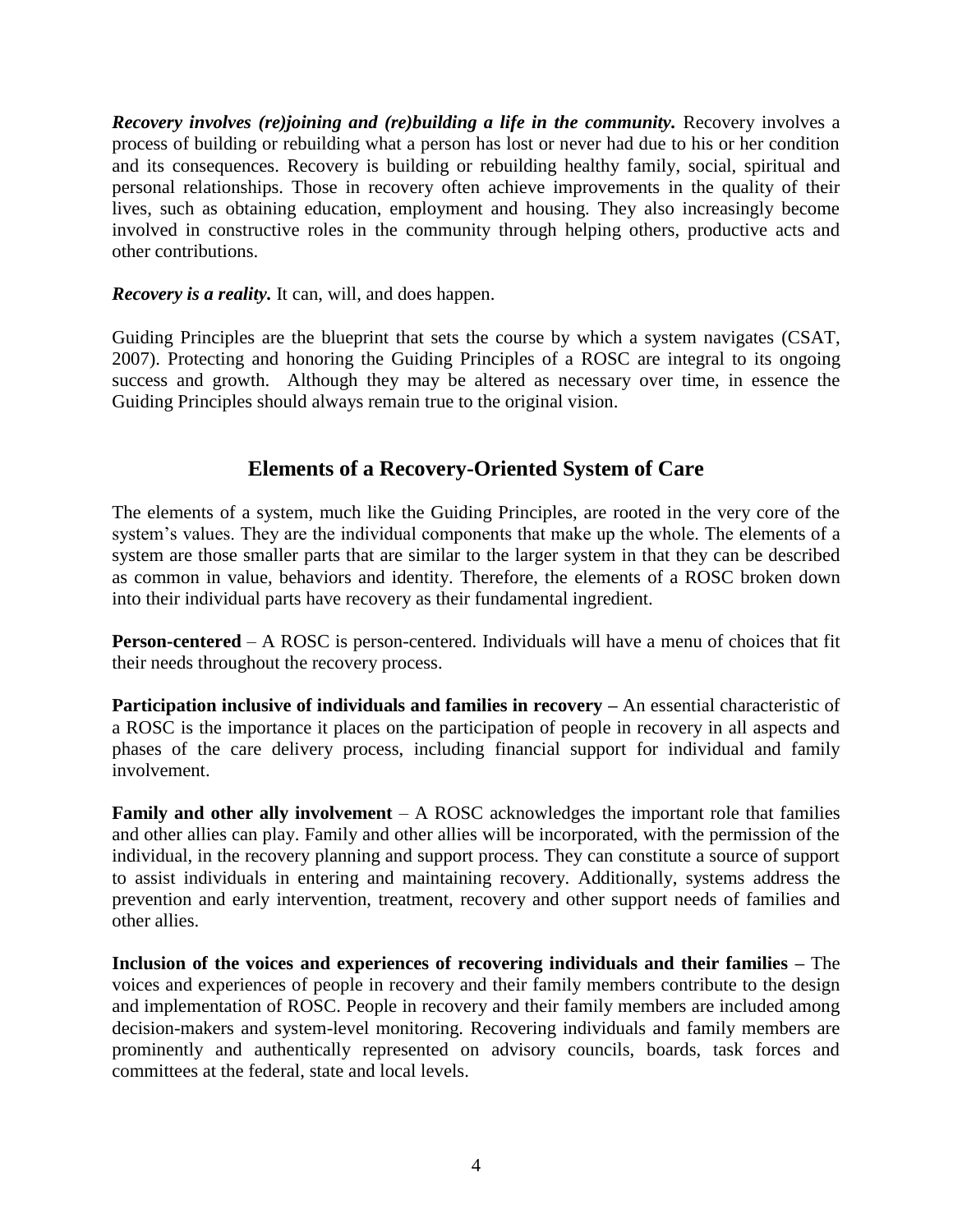**Promoting access and engagement** – Each person who seeks services should be afforded every opportunity to access appropriate addiction treatment and recovery support. A ROSC promotes access to care by facilitating swift and uncomplicated entry and by removing barriers to receiving services (i.e. no wrong door). Engagement involves making contact with the person (as opposed to their disease), building trust over time, attending to the person's stated goals and needs and, directly or indirectly, providing a range of services in addition to clinical care. This involves linkages.

**Linkages** – For many individuals, recovery sustainability is not achieved through short episodes of treatment currently authorized by funding entities or through sporadic participation in selfhelp programs. There is often a misconception that individuals can remain in recovery without additional services and support. Linkage to recovery support services can serve to expand the capacity of formal treatment systems by promoting the initiation of recovery, reducing relapse, and intervening early when relapse occurs (Kaplan, 2008). Participation in these services will enhance long-term recovery outcomes, regardless of involvement in formal treatment. It is also critical for individuals and families to be connected to ancillary forms of support to address additional needs that directly affect the recovery process (housing, employment, medical care, etc.). By collaborating with a wide range of service and resource providers, individuals will gain access to a wider array of resources critical to the recovery process.

**Individualized and comprehensive services across the lifespan –** A ROSC offers a menu of comprehensive services which are individualized, stage-appropriate, and flexible across the lifespan. Systems will adapt to the needs of individuals, rather than requiring individuals to adapt to them. They are designed to support recovery across the lifespan. The approach to alcohol and other drug-related issues will change from an acute-based model to one that manages chronic diseases over a lifetime.

**Systems anchored in the community –** A ROSC is nested in the community for the purpose of enhancing the availability and support capacities of families, intimate social networks, community-based institutions and other communities in recovery. These systems should establish and maintain effective formal and informal linkages throughout the state to connect individuals and families to clinical, community-based and recovery support services.

**Ensuring continuity of care –** A ROSC offers a continuum of care, including pre-treatment, treatment, continuing care and recovery support. Individuals should have a full range of stageappropriate services from which to choose at any point in the recovery process.

**Partnership-consultant relationships** – A recovery-oriented system of care is patterned after a partnership-consultant model that focuses on collaboration, and less on hierarchy. Systems will be designed so that individuals feel empowered to direct their own recovery with safety being a paramount concern.

**Strength-based –** A ROSC emphasizes strengths, assets and resiliencies.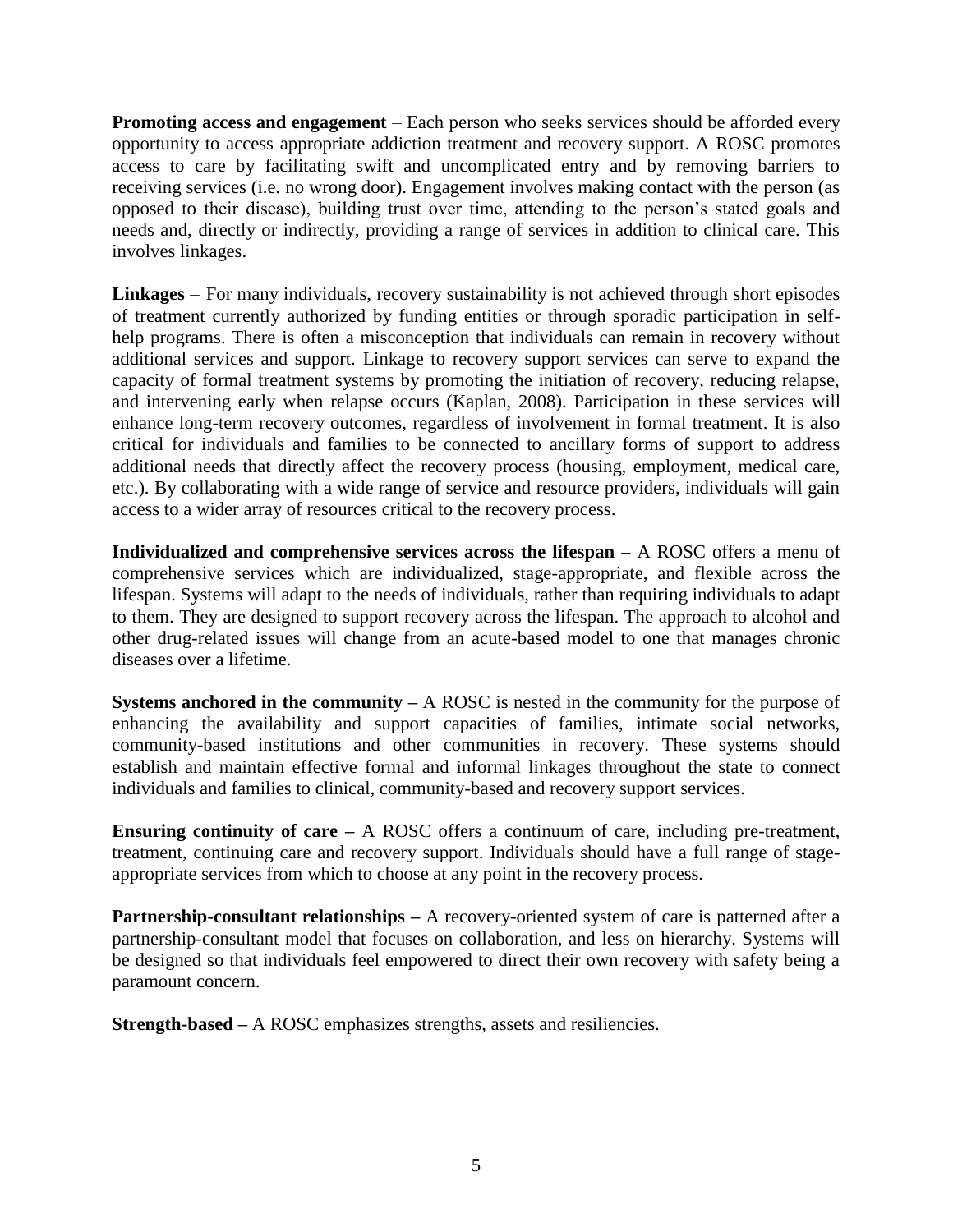**Culturally responsive –** A ROSC is culturally sensitive, competent, responsive and aware of recovery language. There is recognition that beliefs and customs are diverse and can impact the outcomes of recovery efforts.

**Responsiveness to personal belief systems –** A ROSC respects the spiritual, religious and/or secular beliefs of those they serve and provide linkages to an array of recovery options that are consistent with these beliefs.

**Commitment to peer recovery support services –** A ROSC provides opportunities for ongoing participation of peers in the planning, implementation, and delivery of services throughout the full continuum of care.

**Integrated services –** A ROSC coordinates and/or integrates efforts across service systems to achieve an integrated process that responds effectively to the individual's unique strengths, desires and needs.

**System-wide education and training –** A ROSC ensures that concepts of recovery and wellness are foundational elements. Training, at every level, will reinforce the tenets of recovery-oriented systems of care.

**Ongoing monitoring and outreach** – A ROSC provides ongoing monitoring and feedback with assertive outreach efforts to promote participation, motivation and reengagement in order to continually improve the system.

**Outcomes driven** – A ROSC is guided by recovery-based processes and outcome measures. These measures will be developed in collaboration with individuals in recovery. Outcome measures will reflect the long-term global effects of the recovery process on the individual, family and community, not just remission of biomedical symptoms. Outcomes will be measurable and include benchmarks of quality of life changes.

**Research-based –** A ROSC is informed by research. Additional research on individuals in recovery, recovery venues and the processes and phases of recovery, including cultural and spiritual aspects, is essential. Research will be supplemented by the experiences of people in recovery.

**Adequately and flexibly financed –** A ROSC must be adequately financed to permit access to a full continuum of services, ranging from detoxification and treatment to continuing care and recovery support. The service delivery system will be flexible enough to provide the establishment of an array of programming around long-term recovery support to augment those already provided within our drug and alcohol service system.

**End stigma and discrimination** – A ROSC works toward the eradication of stigma and discrimination. Stigma and discrimination toward individuals and families seeking treatment and recovery will be eliminated and no longer serve as barriers in obtaining necessary services or progressing in their recovery.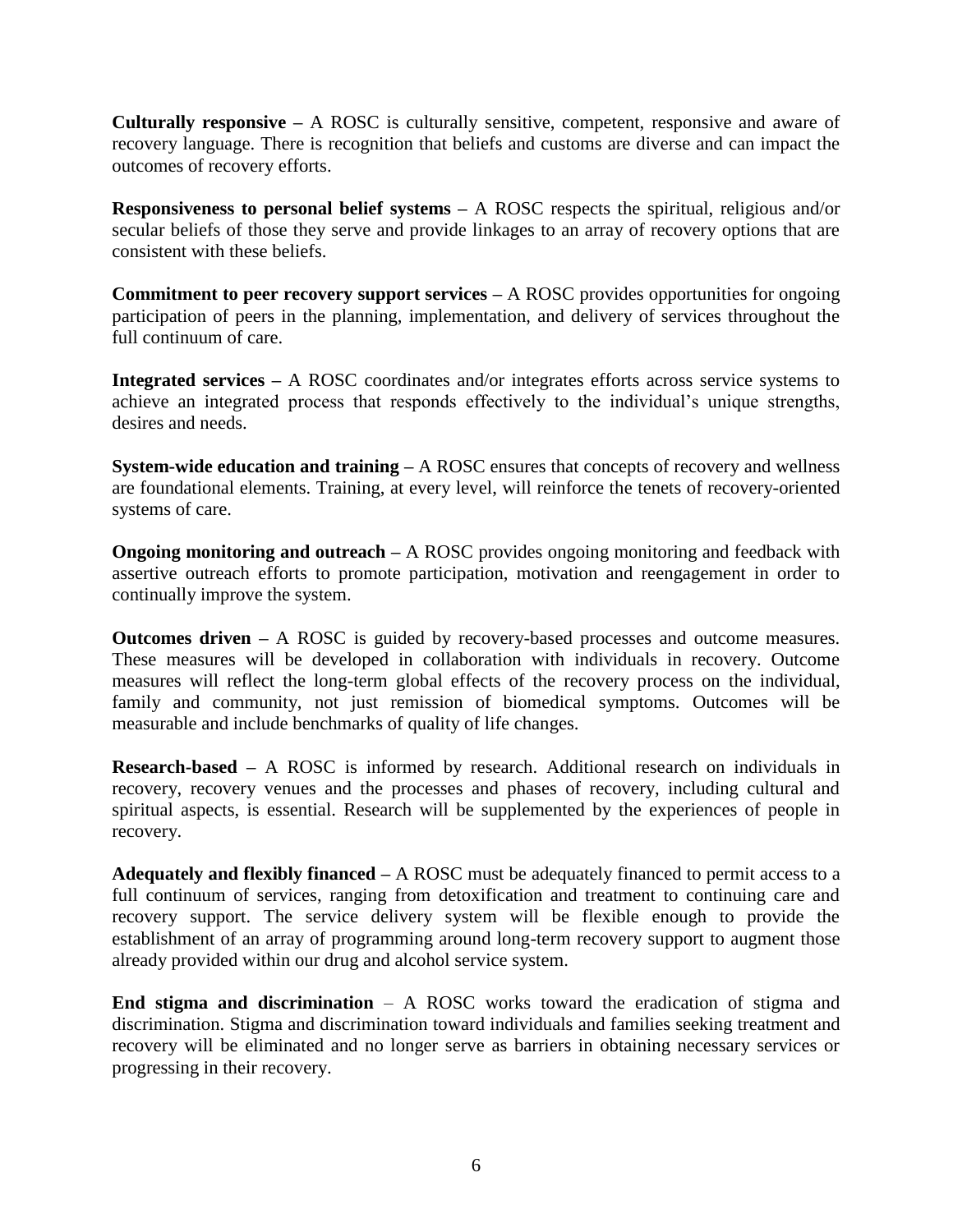**Promote the highest level of autonomy** – A ROSC promotes the highest degree of functioning and quality of life for all individuals in our system. The system recognizes that individuals may need to learn new skills to survive in the larger society. Success at an expanding array of life tasks and the assumption of new or enhanced roles in the community as they are defined by the person in recovery over time, both derive from and contribute to sustained recovery. The system provides emotional and financial resources, social support and skill building opportunities for individuals to achieve their individual goals (CSAT, 2005).

The elements of any system are the heart and soul that goes into its creation. The elements are what maintain the integrity of the system. As in any system, precious parts can be lost over time if those monitoring the system are not vigilant and focused on the true purpose of the system. Therefore, it is essential that the elements are reviewed frequently, especially during system transformation and change and that special care is taken to always maintain their authenticity.

## **Language**

A ROSC requires a transformation not only in our thinking, but also in our language. This can be quite a challenging process. In an effort to establish a consistent frame of reference, the RBI Committee found it appropriate to describe the language and definitions for those reading this document who may not be familiar with the terminology used. For the purposes of the White Paper, we have identified and defined terms, concepts and principles critical to the recovery process and ROSC transformation. A *Glossary of Terms* has also been created (See Appendix II) to more fully explain the concepts utilized throughout the White Paper. Some of the most critical concepts to be defined are: Recovery, ROSC, Recovery Community and Peer-based Recovery Support Services (P-BRSS).

## **Defining Recovery**

One of the most challenging tasks is defining the term Recovery. Recovery is a highly individualized process – one that goes beyond abstinence alone to include a full re-engagement – based on resilience, health, and hope – with one's family, friends, and community. Although no consensus has been reached on one universal definition of Recovery, the RBI Committee has established the following definition for our work in Pennsylvania.

*Recovery from alcohol and other drug dependency is a highly individualized journey that requires abstinence from all mood altering substances. This journey is a voluntarily maintained lifestyle that includes the pursuit of spiritual, emotional, mental and physical well-being which may be supported through the use of medication that is appropriately prescribed and taken.*

Keep in mind that this is one of many definitions of recovery. We encourage you to expand your understanding of recovery through additional reading and research.

#### **Defining Recovery-Oriented System of Care**

A recovery-oriented system supports person-centered and self-directed approaches to care that build on strengths and resilience. Individuals, families, and communities take responsibility for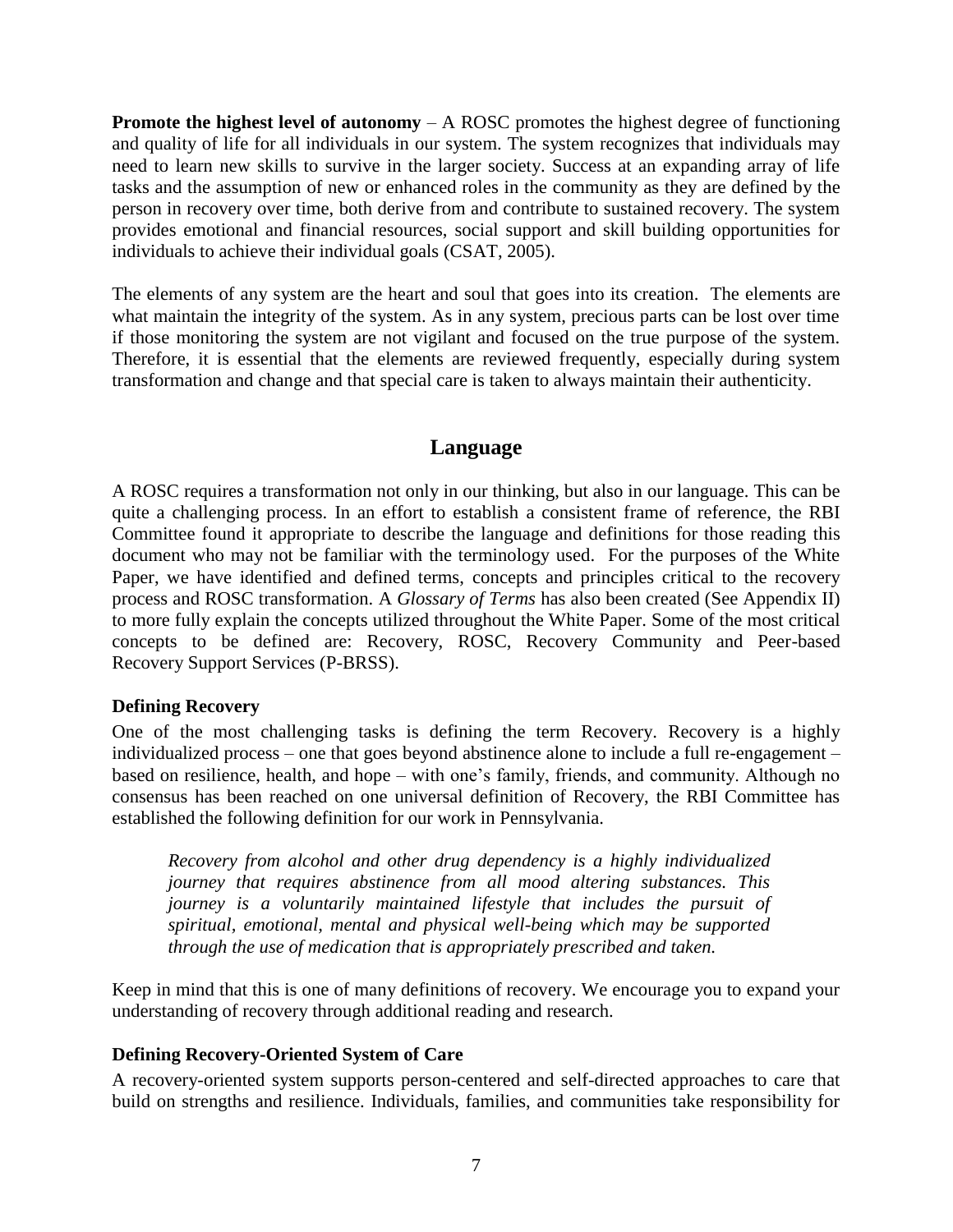their sustained health, wellness, and recovery from alcohol and other drug related issues through the various life phases of recovery. This system refers to a macro-level organization of the larger cultural and community environment in which long-term recovery is nested and offers a complete network of formal and informal resources that support long-term recovery of individuals and families.

## *Goals of a ROSC:*

- To support preventive strategies related to alcohol and other drug-related problems  $\&$ disorders;
- To intervene early with individuals with alcohol and other drug problems;
- To support sustained recovery for those affected by addiction;
- To improve individual, family and community outcomes;
- To create opportunities for collaboration among formal and informal systems, planning and policy development

A ROSC offers a comprehensive menu of services and supports that can be easily accessed, coordinated and enhanced to meet the needs of individuals and families in the community, regardless of the pathway used to find recovery. This system is inclusive of and coordinates with multiple service systems to provide responsive and outcomes-driven approaches to care. As this system changes and grows, ongoing improvements are made that incorporate the experiences of the recovery community, families and other recovery allies.

The framework offered through a ROSC can be viewed as a tool to be used by state departments, communities, treatment and recovery support providers to improve and modify present service structures to better serve those affected by addiction. Throughout the development, refinement and implementation processes, the input of individuals and families in recovery (and others affected by AOD problems) must be sought and incorporated within the ROSC framework. This input is critical to establishing realistic goals and priorities that will broaden the continuum of care in Pennsylvania while expanding opportunities for recovery.

## **Defining the Recovery Community**

The Recovery Community is a term used to convey the sense of shared identity and mutual support of those persons who are part of the social world of recovering people. The recovery community includes individuals in recovery, their family and friends, and a larger circle of ―friends of recovery‖ that include both professionals working in the addictions field as well as recovery supporters within the wider community.

## **Defining a Recovery Community Organization (RCO)**

Recovery Community Organizations (RCO) are grassroots community-based organizations, primarily non-profit, that are involved in public education, policy advocacy and the delivery of peer-based recovery support services. RCOs differ significantly from addiction treatment organizations and self-help groups as they put a face on recovery and promote a central organized vehicle to mobilize resources, reduce stigma, and provide recovery support services. These organizations are led by individuals representative of the recovery community. These organizations are committed to recovery-related social change (e.g., recovery-focused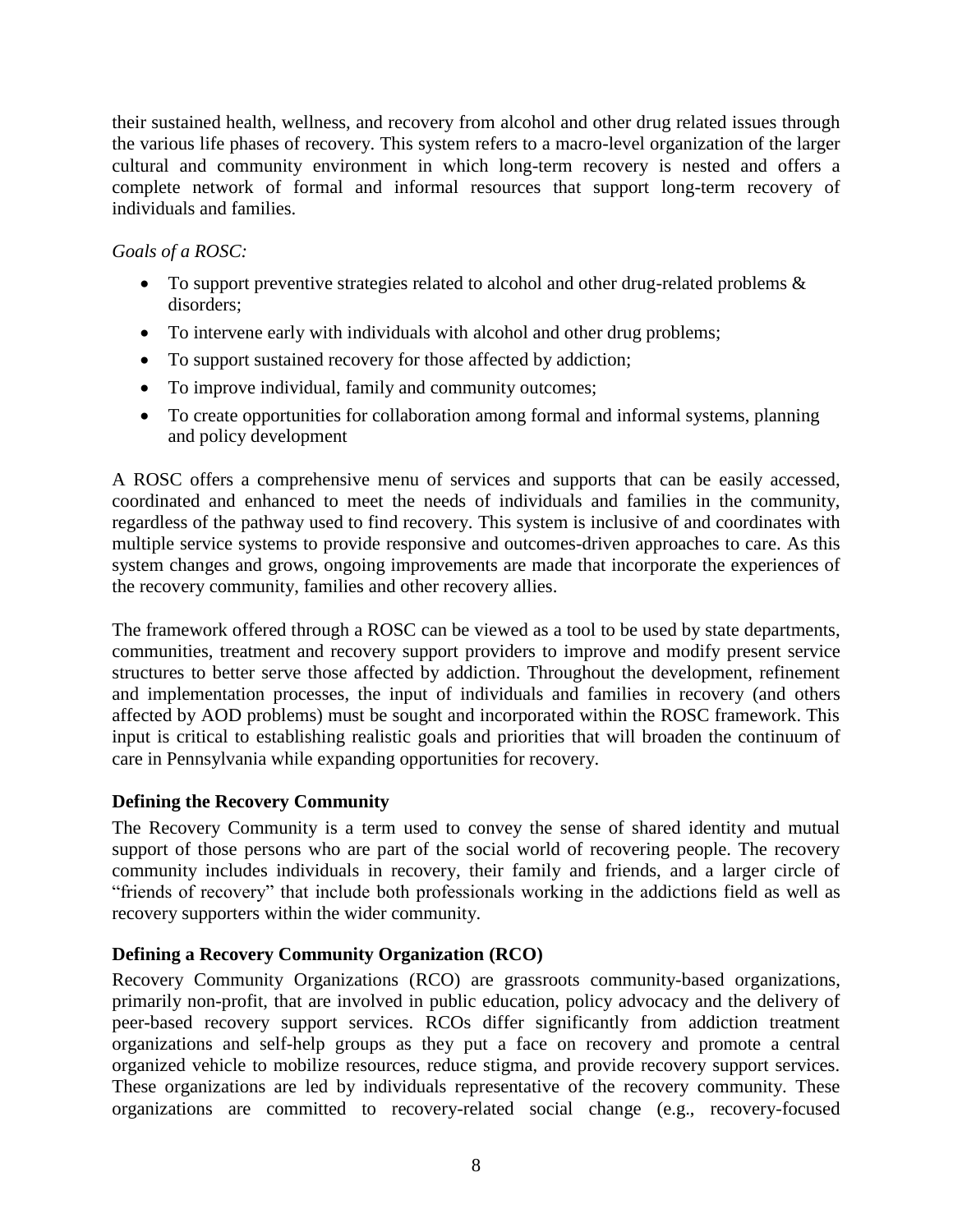community education, advocating pro-recovery social policies) and they make considerable contributions to organizing recovery resources within their local communities. RCOs celebrate multiple pathways of recovery and offer services and support to help people access and sustain long-term recovery in the community.

RCOs bridge the gap between clinical treatment and long-term recovery through the provision of peer-based recovery support services. RCO staff and volunteers do *not* provide clinical assessments nor do they provide addiction counseling or other clinical services. Other distinctive characteristics of RCOs are their conscious effort to achieve cultural diversity and their emphasis on leadership development within the recovery community (e.g., building advocacy skills as part of taking personal responsibility for one's citizenship). The focus of RCOs is on a person's recovery and their strengths rather than the disease.

# **Peer-Based Recovery Support Services**

Peer-based recovery support services (P-BRSS) are non-clinical services provided by peers in the recovery community that assist individuals and families to recover from AOD problems. These services do not replace, but rather augment and compliment the focus of treatment, outreach, engagement and other strategies and interventions to assist people in recovery to gain the skills and resources needed to initiate, maintain and sustain long-term recovery.

## **P-BRSS include:**

*Peer-Identified Services:* programming, services or events that are identified as a need, problem or opportunity by members of a recovery community.

*Peer-Initiated Services:* programming, services or events that are initiated by members of the recovery community for members of the recovery community, but may be provided by others.

*Peer-Delivered Services:* programming, services and events that are delivered by peers to peers.

P-BRSS aim to remove personal and environmental obstacles to recovery through the provision of child care, transportation, housing, skill building, employment, etc. These services enhance identification of and participation in the recovery community through connecting people to treatment, 12-step and other mutual support groups and recovery support services including faith-based initiatives. P-BRSS strive to increase the person's "recovery capital" by assisting people in addressing their basic needs, gaining employment, going back to school, forming healthy social relationships, and encouraging leadership development. These services are anchored in the community and offered in many different settings: recovery centers, halfway houses, recovery houses, transitional living programs, missions, ministries, shelters, and informal settings. Some services require reimbursement, while others, such as mutual support groups, may be available in the community free of charge depending on the location and available resources.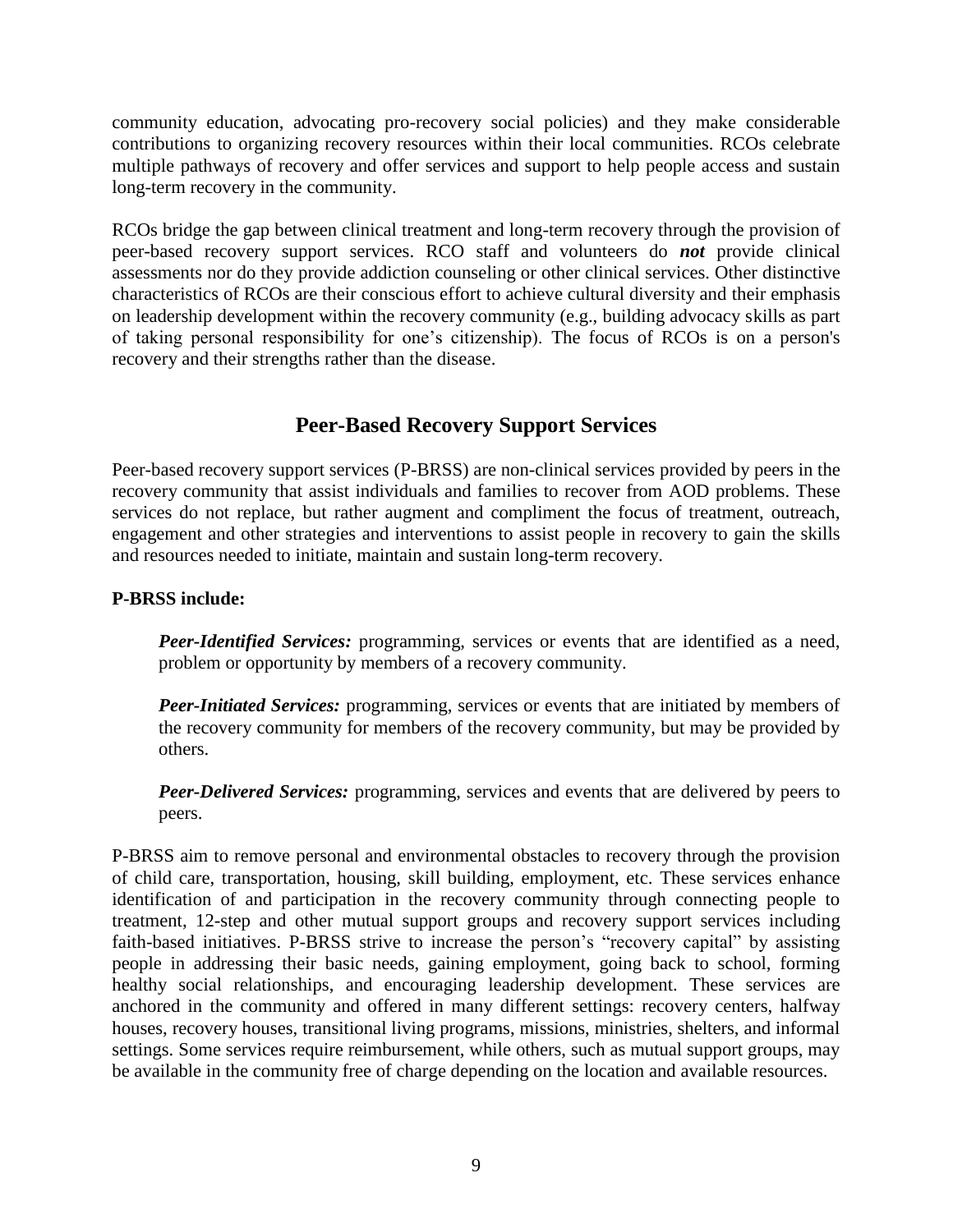P-BRSS are provided by non-profit organizations; grassroots organizations (such as RCOs); faith-based organizations (churches, missions, and other religious-based organizations); as part of a treatment provider system by a Certified Recovery Specialist (CRS) and other communitybased organizations. Organizations typically utilize peer volunteers or paid staff members from the recovery community who are familiar with their community's resources to support the needs of people seeking to live free of AOD. The experiential knowledge and expertise in the areas of addiction and recovery make these individuals uniquely qualified to aid others new to the recovery process. These services are a vital component of a ROSC and to the success of individuals and families in recovery.

## **Four Models of Social Support**

Research has shown that recovery is often facilitated by social support (McLellan et al., 1998). P-BRSS are based on the concept that a crucial factor in helping people move along the recovery continuum is social support. These services are designed to initiate, sustain and enhance the recovery process (White, 2007). A federally-funded program, known as the Recovery Community Support Program (RSCP), has identified four types of social support useful in organizing community-based peer-to-peer services. Four models of social support include:

*Informational Support* **-** characterized by assistance with knowledge, information, and skills (training, education);

*Instrumental Support* **-** characterized by concrete assistance in helping others get things done (e.g. transportation to support groups, clothing, job application assistance, supplement services, food assistance, child care, etc.);

*Emotional Support* **-** characterized by demonstrations of empathy, care and concern and is often demonstrated through mentoring, coaching, support groups and peer-to-peer recovery support services;

*Affiliational Support* **-** characterized by the feeling gained by being connected to others, and having a social group and/or community.

The more robust the types of social support available to address a multitude of recovery concerns, the more likely that a person seeking help will walk away with useful information, new insights and skills, and a feeling of confidence as they assist with the tasks ahead.

The value of P-BRSS cannot be overemphasized. These services promote long-term recovery; minimize occurrences and impact of relapse; minimize negative effects during early intervention/recovery; offer identification for those new to the recovery process; provide nonthreatening and non-hierarchical approaches services; reduce costs to systems, communities, individuals and families; provide a bridge into the recovery community; promote responsible citizenship and volunteerism; and inspire hope for a new way of life.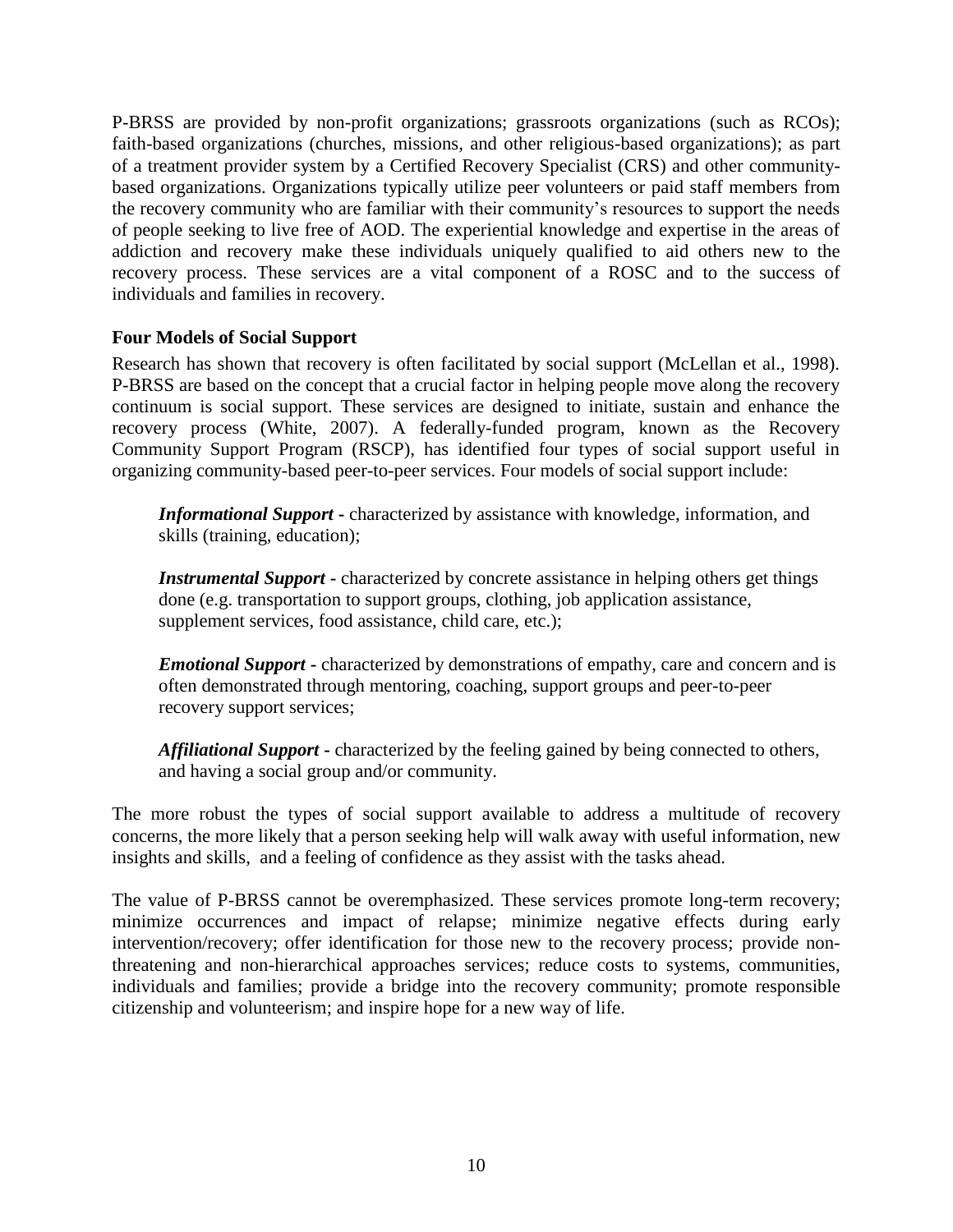## **Types of Peer-Based Recovery Support Services**

P-BRSS include but are not limited to:

- Mentoring programs (Peer Support Mentoring Program, Mentor+, Inside-Outside Program, Youth Mentoring, Re-entry Services)
- Training and education (life skills, job skills, health/wellness, GED prep classes, etc.)
- Community-level recovery education (Children & Youth Agencies, Probation/Parole, District Attorney, etc.)
- Outreach (pre, during and post treatment)
- Parent education and child development services (Family Programs)
- Recovery-focused youth programs
- Information lines
- Telephone recovery support (recovery check-ups)
- Recovery planning
- Support groups
- Resource brokering Basic needs (food, clothing, employment, personal care items, utilities, etc.), services and support
- Housing sober housing, recovery houses, transitional living and shelters (with the goal being independent living)
- Transportation (peer service to and from some treatment settings, recovery groups, bus tokens etc.)
- Recovery case management and service coordination
- Peer to peer services provided by Certified Recovery Specialists (CRS), recovery coaches, peer providers, peer mentors, etc.
- Liaison (bridging, brokering/negotiating, partnering, resource mobilization) between individual, family, organizations and community
- Vocational and employment services/supports
- Faith-based services/supports (wide range of recovery and community support)
- Referral support (employment, food, shelter, clinical and medical services)
- Relapse prevention
- Recovery advocacy (individuals, families and communities)
- Recreation/social events (rallies, walk-a-thons, picnics, dances, breakfast/dinner events, sports leagues, companionship, etc.)
- Internet support

Peer-based recovery support services should not be confused with, or used to replace traditional treatment and other professional services. They are designed to augment such services and have their own place in the service continuum. The importance of such services cannot be emphasized enough. To truly create a ROSC, peer-based recovery support services are essential.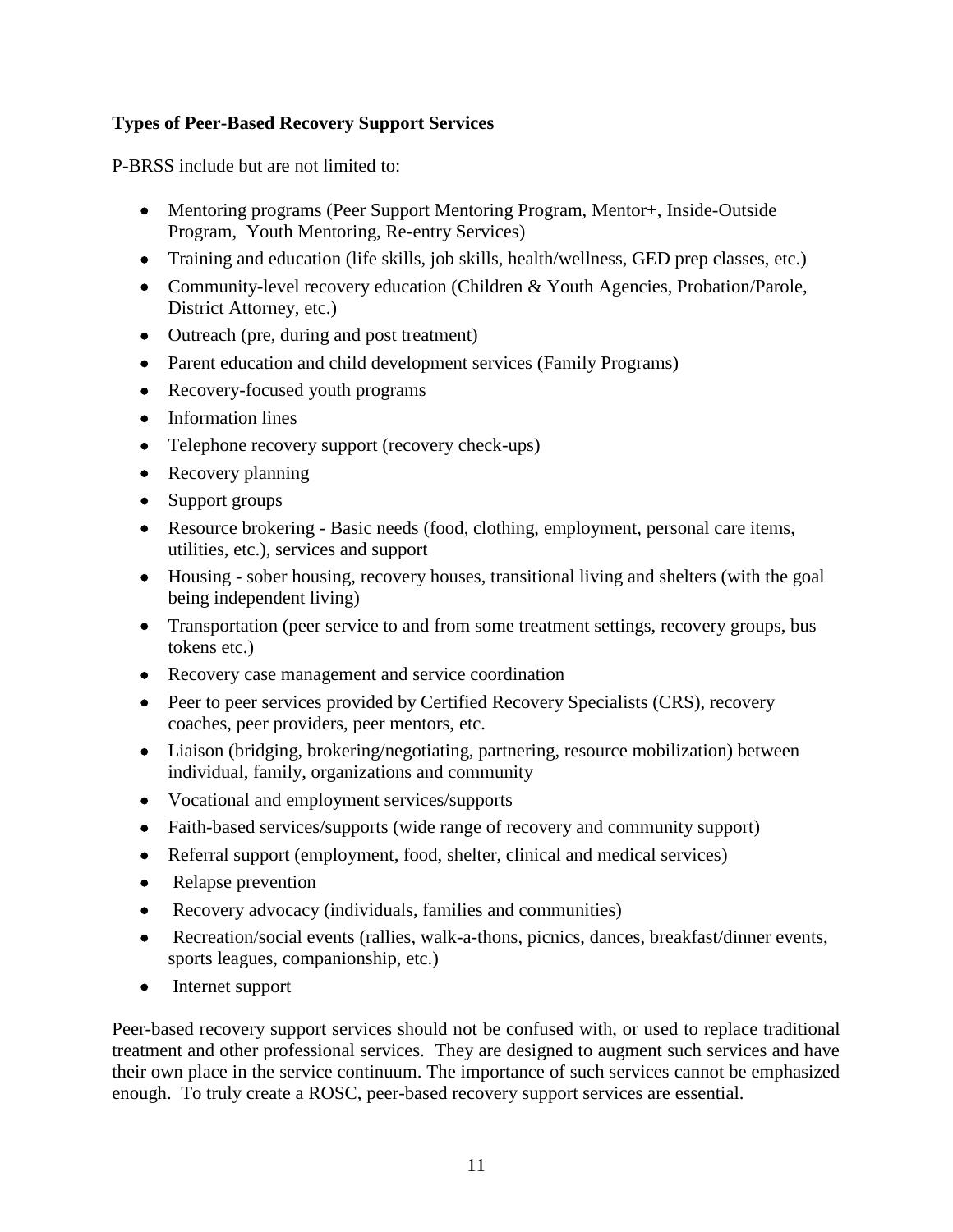While some services may be similarly provided by the professional and the peer support service provider (for example, advocacy or transportation might be provided by a case manager or the peer volunteer), the difference may be apparent in the intensity of need experienced by the individual receiving the service, the level of expertise required in delivering the intervention or service to a particular individual, or the setting in which the service is rendered. Again, it is important to note that P-BRSS are meant to enhance an individual's recovery efforts. This enhancement can occur as an adjunct to professional intervention or where appropriate, in place of such interventions/services. These services offer opportunities to enhance linkages between the existing treatment agencies and local indigenous recovery support systems (White, 2004).

## **Recovery-Focused Trainings/Resources**

P-BRSS differ from traditional treatment and professional services. Treatment services are typically more formal and clinical in nature and professional services can range anywhere from medical to psychological therapy to legal counsel, etc. Peer-based support services are less formal, not clinical and are specifically designed to be delivered by peers. These services focus on recovery, not intervention or cessation, and issues affecting the person in or seeking recovery. This distinction speaks to the need for specialized training designed both for the persons delivering the services and for professionals who will refer clients for these services.

*(See Appendix II for Training Resources)*

# **Barriers and Challenges to Implementing a Recovery-Oriented System of Care**

Systems undergoing change—especially those as complex as systems delivering services for alcohol and other drug problems—face barriers and challenges to altering the "status quo". These barriers and challenges include issues related to infrastructure, regulation, and financing as well as conceptual and attitudinal shifts that must be made. Resistance to change is to be expected as people and institutions worry about their roles, positions, and possible change in status. In addition, attitudes and stigma about people in recovery can undermine the process. Creating a recovery-oriented system of care, which involves changes at all levels of the substance use disorders service delivery system, certainly presents some challenges; however, we believe through identification, communication, collaboration and cooperation, we can overcome these barriers to create a system that effectively promotes and supports recovery.

As we shift into a ROSC in Pennsylvania, we realize challenges and barriers exist. Some of these include:

- Conflicting priorities that hinder the shift from an acute model of care to a chronic model of care
- Absence of a universal understanding of recovery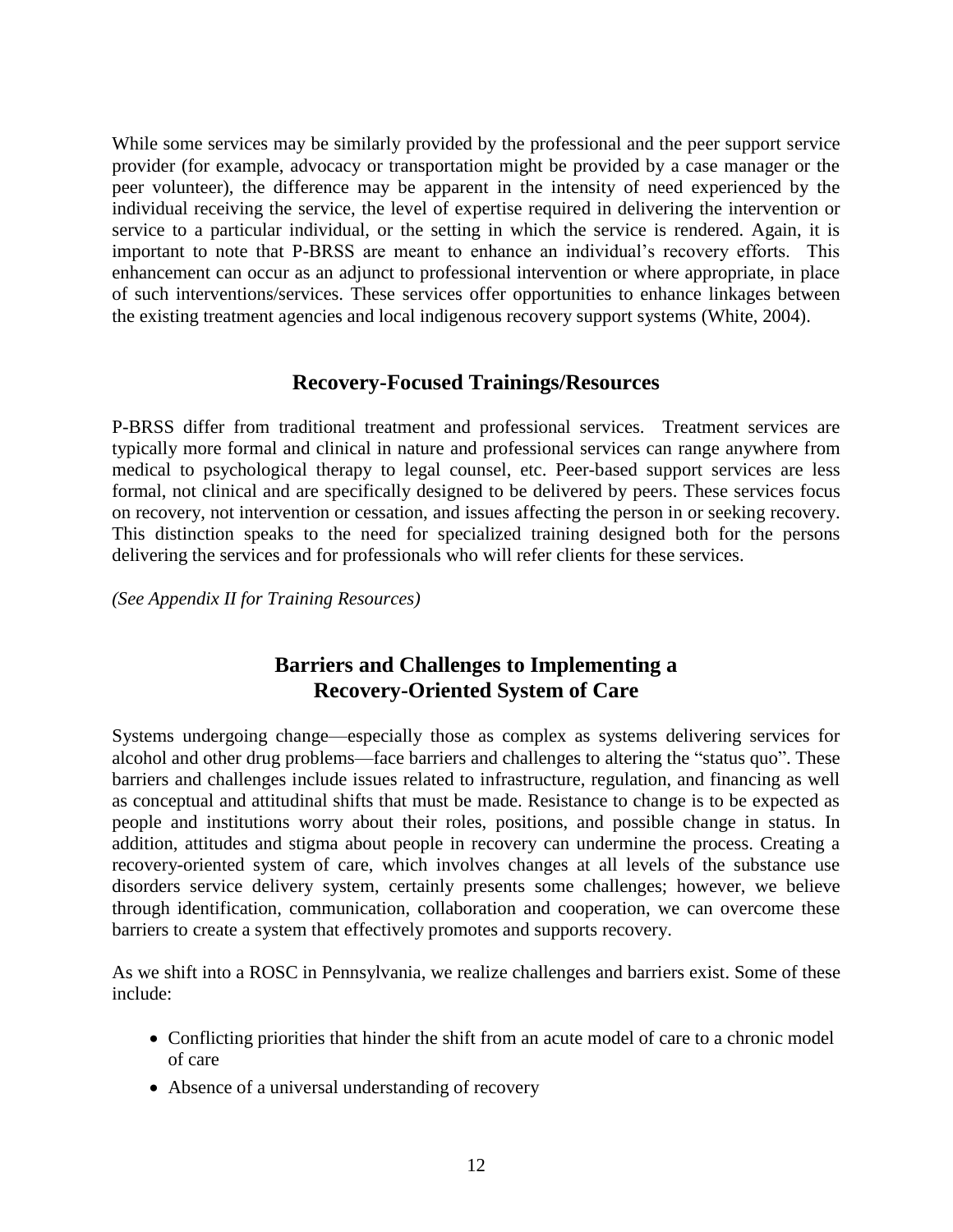- Overarching societal stigma toward those affected by the disease of addiction
- Disregard for scientific evidence that addiction is a disease
- Lack of acknowledgement of the benefits of a ROSC
- Fragmented system
- Implementation of a ROSC impeded by existing financial constraints
- Absence of dedicated funding streams for recovery support services
- Difficulty in engaging and retaining adequately trained staff
- Limited understanding of the components necessary for ROSC transformation
- Our inability to meet present needs with available resources

There are successful models within the state of Pennsylvania that have effectively and efficiently integrated ROSC principles, practices and services into their existing system; however, a statewide infrastructure is not in place to support replication and local adaptation in all areas of the state. Our committee believes it is critical to develop such an infrastructure that supports and promotes statewide replications. In addition, we recognize that there may be recovery organizations already providing such services and support that remain unknown to us. It is our hope that these organizations will come forth and join us in the statewide transformation process. Their participation will help to establish a complete and unified approach to statewide infrastructure development.

The overall challenge in moving to a ROSC is maintaining quality standards while preserving the uniqueness of P-BRSS and integrating these services into a more structured system. Utilizing RCOs and faith-based organizations to provide services are critical components of a ROSC. Preserving their status as non-professional grassroots entities is a key factor in maintaining a recovery focus.

Developing a financial structure that supports and sustains recovery support services is another challenge that PA may face as we move toward a ROSC. Without secure financial support, an effective ROSC will not be possible.

Other challenges faced in system transformation cited by a number of states include:

- Maintaining ongoing communication between licensed clinical treatment providers and nontraditional recovery support services providers
- Maintaining the "peer-ness" of peer recovery support services and resisting the pressure to "professionalize" these services, while ensuring quality services and successful outcomes
- Resisting pressure to replace clinical services with recovery support services due to limited resources and budgetary constraints
- Adequate role function and supervision of peers to avoid overlap and role ambiguity
- Implementing a statewide program within a commonwealth structure
- Obtaining reliable evaluation and outcome data to support the efficacy of recovery support services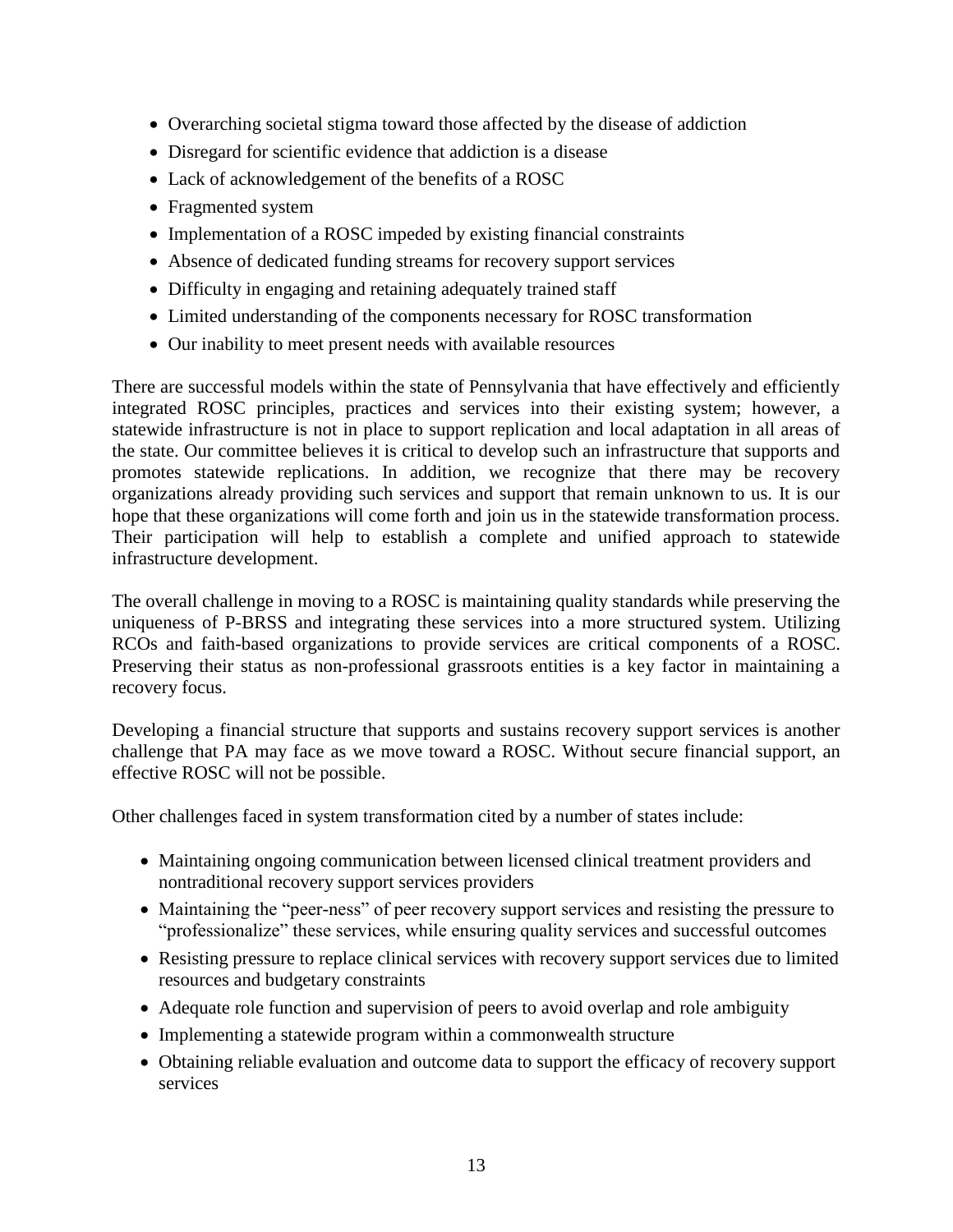Adapting a model to deal with demographic uniqueness of the state

In order to overcome these barriers and challenges, a combined and orchestrated effort will be required to accomplish the implementation of a ROSC. Departments and agencies will have to work together in the spirit of cooperation, putting aside mistrust and "turf" issues that so often are present in such endeavors. However, if all parties approach this with the foreknowledge that this endeavor is not meant to usurp anyone's autonomy, or eliminate existing services, the process will become less threatening.

- Ensure adequate funding and resources are available to promote and sustain recovery across the life span (including financial support for prevention, treatment and recovery support).
- Ensure that recovery support services are available before, during and after formal treatment and when formal treatment is not warranted.
- Review organizational, regulatory, and funding mechanisms for needed changes to support a ROSC.
- Utilize existing RCOs to provide technical assistance to newly formed grassroots organizations.
- Create opportunities for career development and growth that recognizes and validates personal experience.
- Assure a collection of reliable evaluation data is maintained across the system.

# **Recommendations for Implementation of a ROSC**

A ROSC is as complex and dynamic as the recovery process itself. This system must be designed to support individuals seeking to overcome their AOD problems across their lifespan. One of the critical values of a ROSC is the recognition that each person is the agent of his or her own recovery and all services can be organized to support recovery. Person-centered services offer choice, respect each person's potential for growth, focus on one's strengths, and support the overall health and wellness of an individual living with the disease.

## **Systems Change**

In order to move to a ROSC, philosophical and systems change would need to be rooted in state and county government policy and procedure. To do so it will be necessary to develop a statewide infrastructure that facilitates and supports the implementation of recovery-focused values, principles and services. This will promote the highest degree of independent functioning and quality of life for all individuals affected by AOD problems.

Systems change will require the utilization of promising practices related to locus of service delivery and shaping of the post-treatment recovery environment. Such practices may consist of linkages to the recovery community, in-home and neighborhood-based services, recoveryfocused social clubs, recovery support centers, recovery houses, and community outreach by individuals and families in recovery. A comprehensive menu of services and supports will need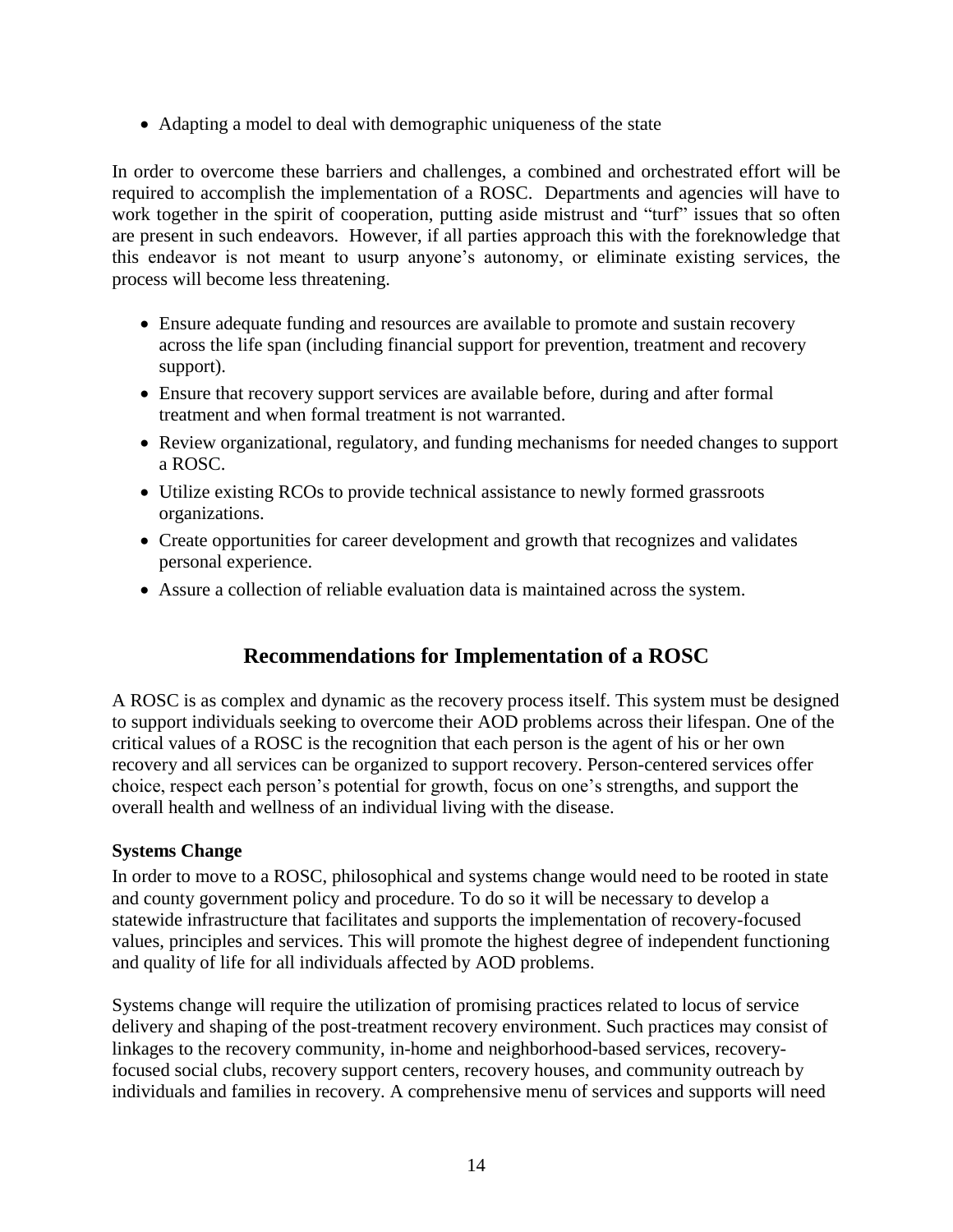to be developed that can be easily accessed and readily adjusted to meet the individual's needs and chosen pathway to recovery. Individuals should have access to a full continuum of care regardless of the system they enter or the community in which they live. Treatment and recovery support services must be integrated into a single, seamless continuum of care that is driven by an individual's needs.

BDAP, OMHSAS, Governor's Policy Office and all other affiliated agencies will need to establish coordination with multiple systems and services to provide responsive, outcomesdriven approaches to care. Request for Proposals (RFPs) can be utilized to solicit recoveryoriented services and recovery support from credible and established organizations to work in tandem with existing treatment providers, or independently as the case may be.

In order to support this statewide system change, a Management Information System (MIS) must be created to capture a wide array of information regarding service delivery and outcomes. MIS can be utilized to gather outcomes data for review, upgrade, ongoing monitoring, and evaluation of services and service delivery. By conducting a statewide inventory of recovery-focused services and supports, it will be possible to develop a directory of recovery support services.

It would also be important to establish a statewide Recovery Resource Center that could serve as a clearinghouse for resources on addiction, recovery and P-BRSS. This Center could also serve as a central location for training, technical assistance and other forms of support to individuals, groups and organizations as they as move through the system transformation process.

#### **Organizational Change**

In addition to statewide changes, transformation will need to occur at the organizational level as well. All recovery organizations, treatment providers, and other community-based organizations will need to assess their capacity to provide recovery-oriented services and supports, as well as their ability to respond to an individual's culture, beliefs and pathway to recovery. All policies, job descriptions and organizational structures should be revised to include recovery-oriented language, job functions, and services. Existing training providers should be utilized to educate staff on recovery, recovery support services, and ROSC (See Appendix III for Training Resources and Providers).

Within this system of care, each treatment provider will need to implement a recovery-focused philosophy along with clinical interventions to assure that services to individuals, families and communities affected by addiction are directed toward the ultimate goal: long-term recovery in the community. This would include program development, staff recruitment, orientation and training (knowledge, skills and attitudes), modeling core recovery values, case consultation, monitoring, performance evaluation and program evaluation. Currently utilized assessment tools will have to be expanded to gather more comprehensive information to promote long-term recovery. It is strongly recommended that treatment providers establish partnerships with P-BRSS providers in order to complement clinical treatment services and support an integrated, seamless continuum of care. In forging these partnerships, it is important to recognize and respect the special contributions made by faith-based communities, RCOs and recovery support providers to the treatment and recovery processes.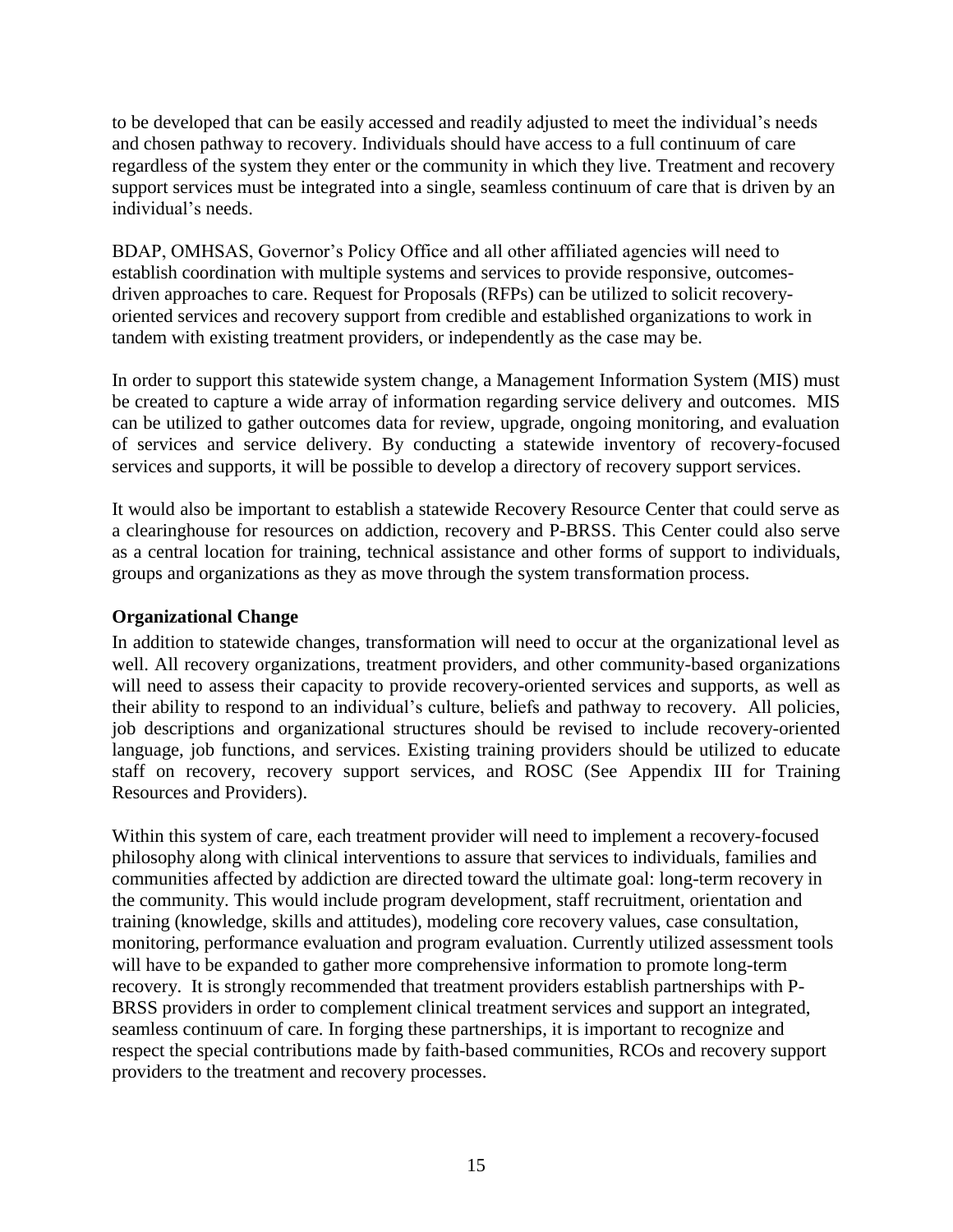#### **Inclusion of Individuals and Families**

Individual and family participation is crucial to the successful implementation of a ROSC. They should be utilized as facilitators in training and educating professionals, legislators, and the community on addiction, treatment and recovery support services. A balanced, cross representation of recovering individuals and family members should be utilized at all levels of decision making in the system. Individuals and family members are valuable resources to be utilized in conducting ongoing forums/presentations; public speaking engagements; conference workshops (including ancillary fields); meeting with legislators, policy makers, local government; and for information dissemination (brochures, participants, web sites, etc.).

To assure effective implementation of an ROSC, BDAP and OMHSAS must establish an advisory structure consisting of a diverse representation to include individuals in recovery, family members, and representatives from education, housing, treatment and prevention, criminal justice, children and youth, mental health and others that serve individuals and families affected by addiction. This advisory structure should be involved in the development of policies regarding prevention, intervention, treatment and recovery support services. It can be called upon to monitor an ongoing quality improvement process to ensure inclusion on every level, as well as to host regional needs assessments throughout the state to gain vital input on services and support needed to sustain long-term recovery. Additionally, the advisory structure could develop and administer surveys to gather statewide stakeholder input critical to the development, implementation, and ongoing evaluation of the ROSC.

# **Funding Strategies to Support Recovery-Oriented Systems of Care**

It is necessary to "think outside the box" and remain open to new possibilities when establishing funding to adequately support a ROSC. State Departments and administrators will need to be resourceful and innovative in providing funding within a system that is already strained to deliver the current regimen of services. Emphasis should be placed on collaboration among alternative funding streams from state, regional and local agencies that provide additional services to clients with alcohol and other drug addiction (e.g., criminal justice system, child welfare, education, juvenile justice, etc.).

*Reinvestment Dollars* **-** Utilize reinvestment dollars through the Health Choices system to support recovery support services (e.g. Recovery Housing, Recovery Checkups, and CRSs).

*External, Federal and Other Grants* – Pursue funds to reframe existing funding allocations & services, include Medicaid reimbursement for CRSs.

*Funding Partnerships* – Establish partnerships with criminal justice, child welfare, mental health and related fields, private non-profits, academic communities, and others in order to develop new funding options of individuals in need of services.

As new funding opportunities arise, we should remain open-minded and receptive to working in collaboration with others to secure funding needed for systems transformation. A strategic plan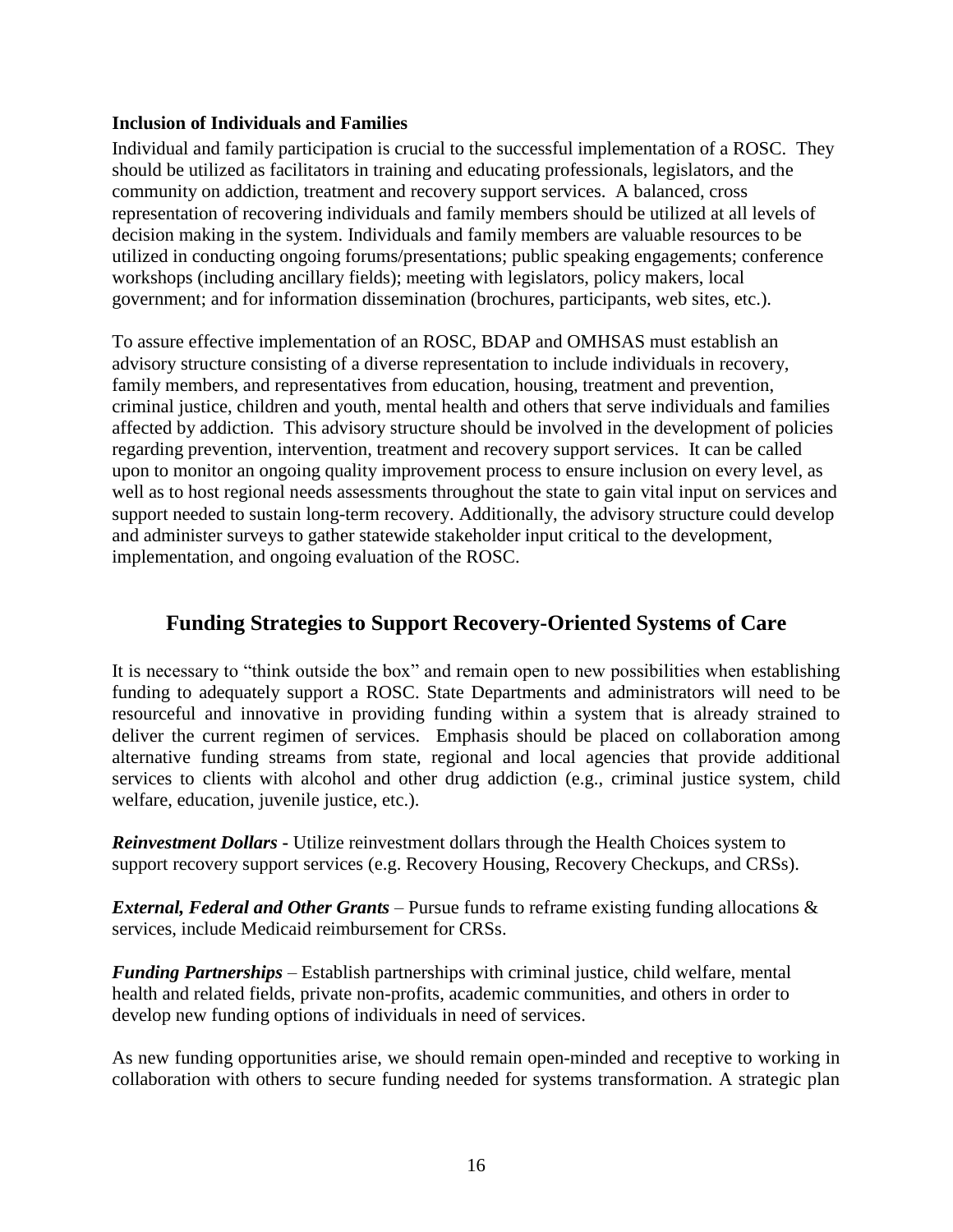should be implemented for statewide system transformation, even if new dollars for this process have not been identified.

## **Summary and Final Thoughts**

Systems change requires conceptual clarity, organizational commitment, and strong leadership. To effectively implement systems change in Pennsylvania, a strong infrastructure will be needed to support this process including staff planning and management resources, training and education. Definition and delineation of roles and responsibilities will be necessary to prevent confusion; however, the number one priority for this change to be truly successful will be to send a clear and consistent message across the state educating all parties concerned as to what a ROSC is and what their roles are going to be. It is not necessary to have a perfect plan to begin the change process, but it will be essential for there to be strong, consistent and resilient leadership promoting the process. Change agents throughout our state can greatly assist in the implementation process; ones that promote transparency among partners and that emanate credibility and authenticity. Continual communication is essential to secure a commitment from others and to assure optimum progress in the system transformation process. All parties involved with this change will need to enter into it with a firm commitment to see it through. A concerted and prolonged effort will be required in order for a ROSC to reach fruition in Pennsylvania.

Achieving both a recovery-oriented system of care and the implementation of a recovery management philosophy requires substantial changes in treatment philosophies, funding strategies, regulatory policies and monitoring protocols, clinical and support service menus, service relationships, roles and responsibilities, the training and supervision of staff and volunteers, and intra- and inter-organizational relationships. The findings of the literature as well as the RBI committee support addiction treatment system redesign efforts focused on: infrastructure enhancement; early intervention and improvements in service access and therapeutic engagement; improved systems of individual, family, and community assessment; broadening institutional and professional resources involved in service delivery; a shift in the service relationship to a partnership model; elevating the scope, quality, and duration of service delivery; assertively linking individuals and families to communities of recovery; providing posttreatment monitoring, support, and early re-intervention services to all clients/families for up to five years following completion of primary treatment; and the systematic collection of long-term, post-treatment recovery outcome data for all clients/families admitted to addiction treatment programs.

It is time we proactively managed the prolonged course of addiction and recovery rather than focusing on episodic biopsychosocial stabilization.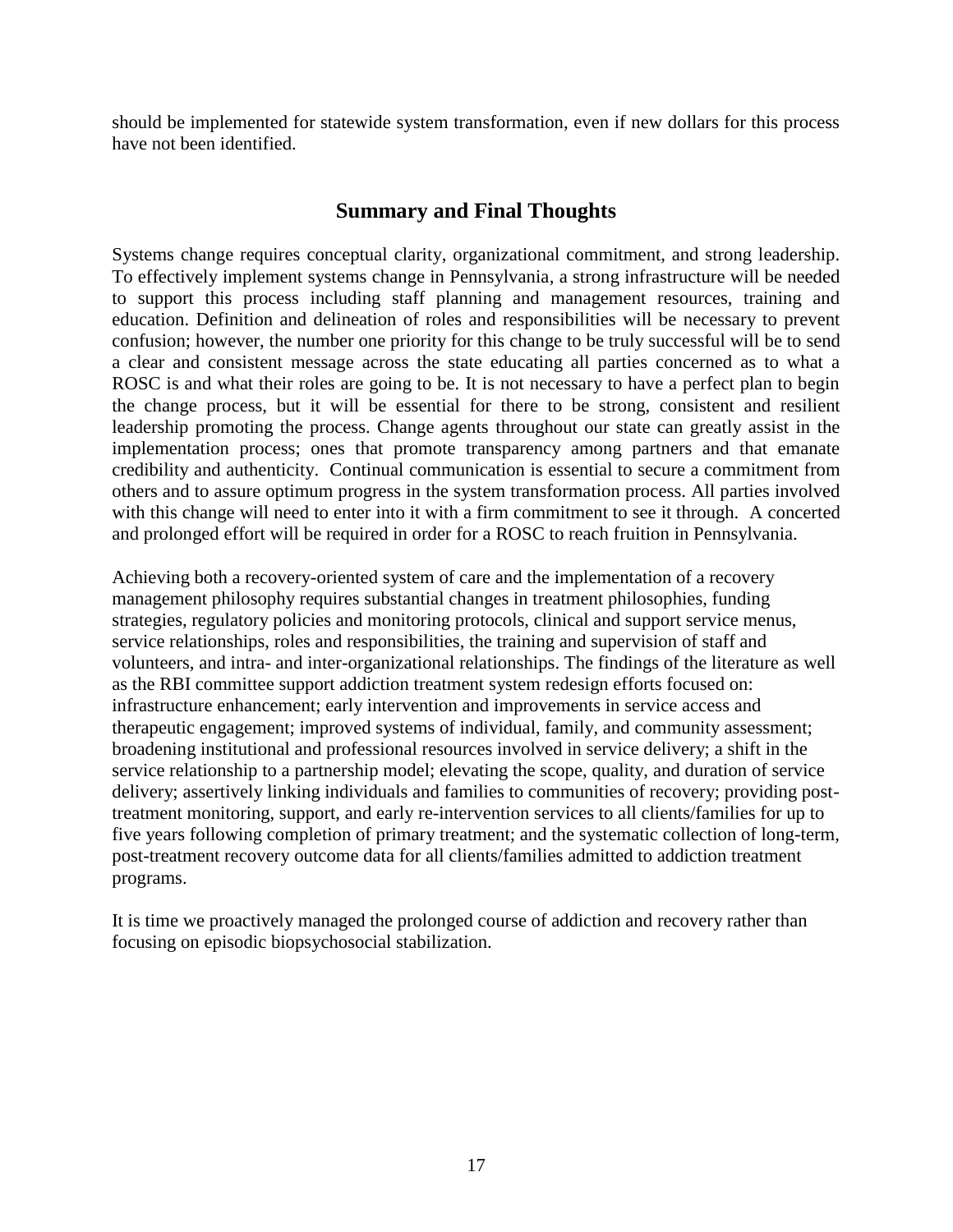# *Systems Change in Pennsylvania*

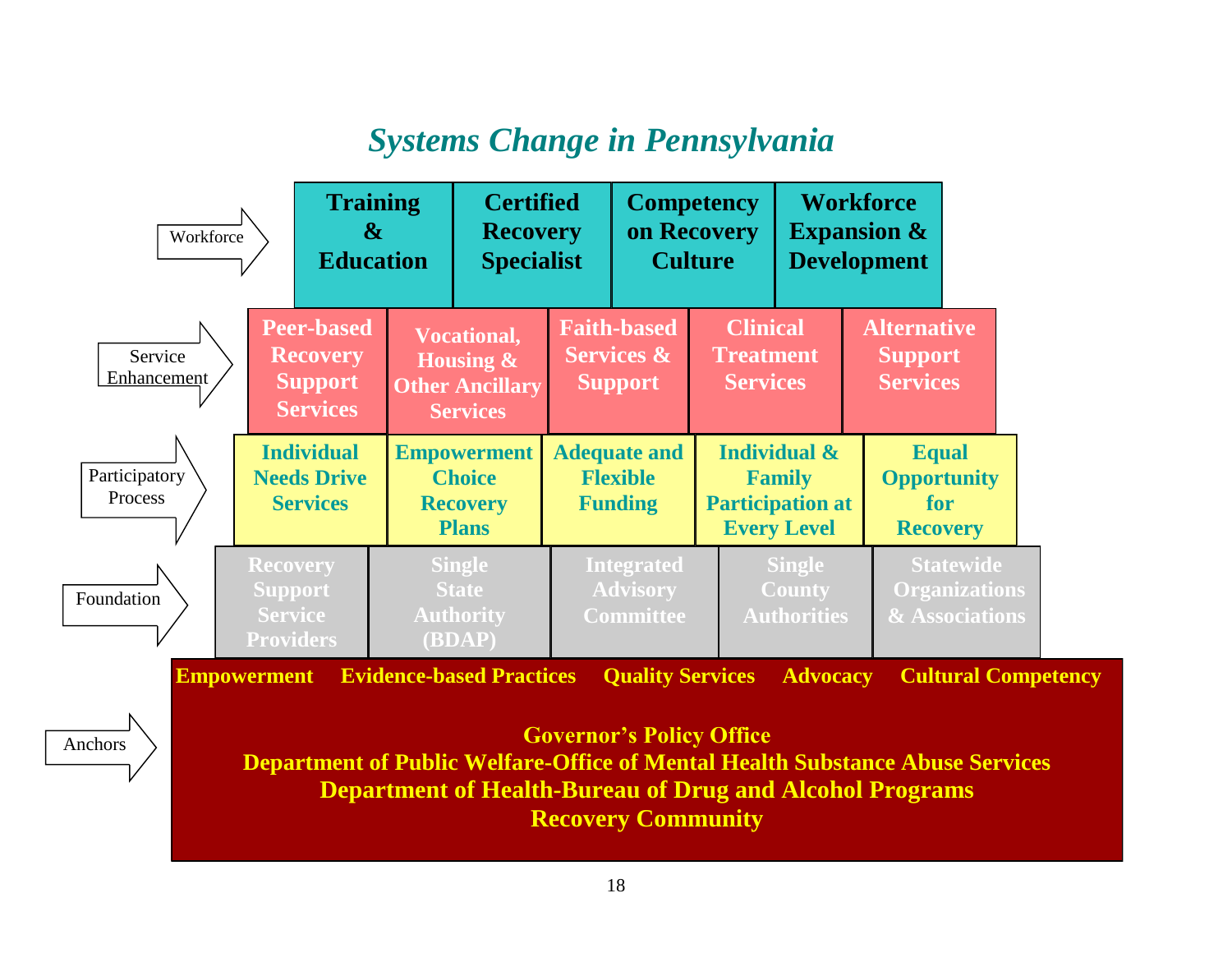## **References**

Center for Substance Abuse Treatment. National Summit on Recovery: Conference Report. DHHS Publication No. (SMA) 07-4276. Rockville, MD: Substance Abuse and Mental Health Services Administration 2007.

Center for Substance Abuse Treatment, What are Peer Recovery Support Services? HHS Publication No. (SMA) 09-4454. Rockville, MD: Substance Abuse and Mental Health Services Administration, U.S. Department of Health and Human Services, 2009.

Kaplan, L., *The Role of Recovery Support Services in Recovery-Oriented Systems of Care.* DHHS Publication No. (SMA) 08-4315. Rockville, MD: Center for Substance Abuse Treatment, Substance Abuse and Mental Health Services Administration, 2008.

Kirk, T., Evans A., and Dailey, W. (2005). Implementing a Statewide Recovery--Oriented System of Care: From Concept to Reality.

Recovery-Oriented Systems of Care – Perspectives from Cities and States. Recovery Symposium, Phila, 2008). Retrieved from:

http://www.ireta.org/ireta\_main/philly/IRETARecoverySymposium2008.ppt

Taitt, S., Stein, J., & Whitter, M. (2008). *Recovery in the Community: An Emerging Framework- A Recovery-Oriented Systems Approach*. Presentation at the SAAS National Conference & NIATx Summit, Orlando, Florida on June 22-25, 2008.

White, W. (2002). An Addiction Recovery Glossary: The Languages of American Communities of Recovery. Retrieved from: www.bhrm.org/advocacy/add-rec-glossary.pdf.

White, W. (2009). *Recovery Management and Recovery-oriented Systems of Care*. Counselor: 10:1 February 2009.

White, W. (2004b). The history and future of peer-based addiction recovery support services. Prepared for the SAMHSA Consumer and Family Direction Initiative 2004 Summit, March 22-23, Washington, DC.

White, W. (2006). *Sponsor, Recovery Coach, Addiction Counselor: The Importance of Role Clarity and Role Integrity.* (Monograph) Philadelphia, PA: Philadelphia Department of Behavioral Health.

White, W. & Kurtz, E. (2006b). *Linking Addiction Treatment and Communities of Recovery: A Primer for Addiction Counselors and Recovery Coache*s. Pittsburgh, PA: IRETA/NeATTC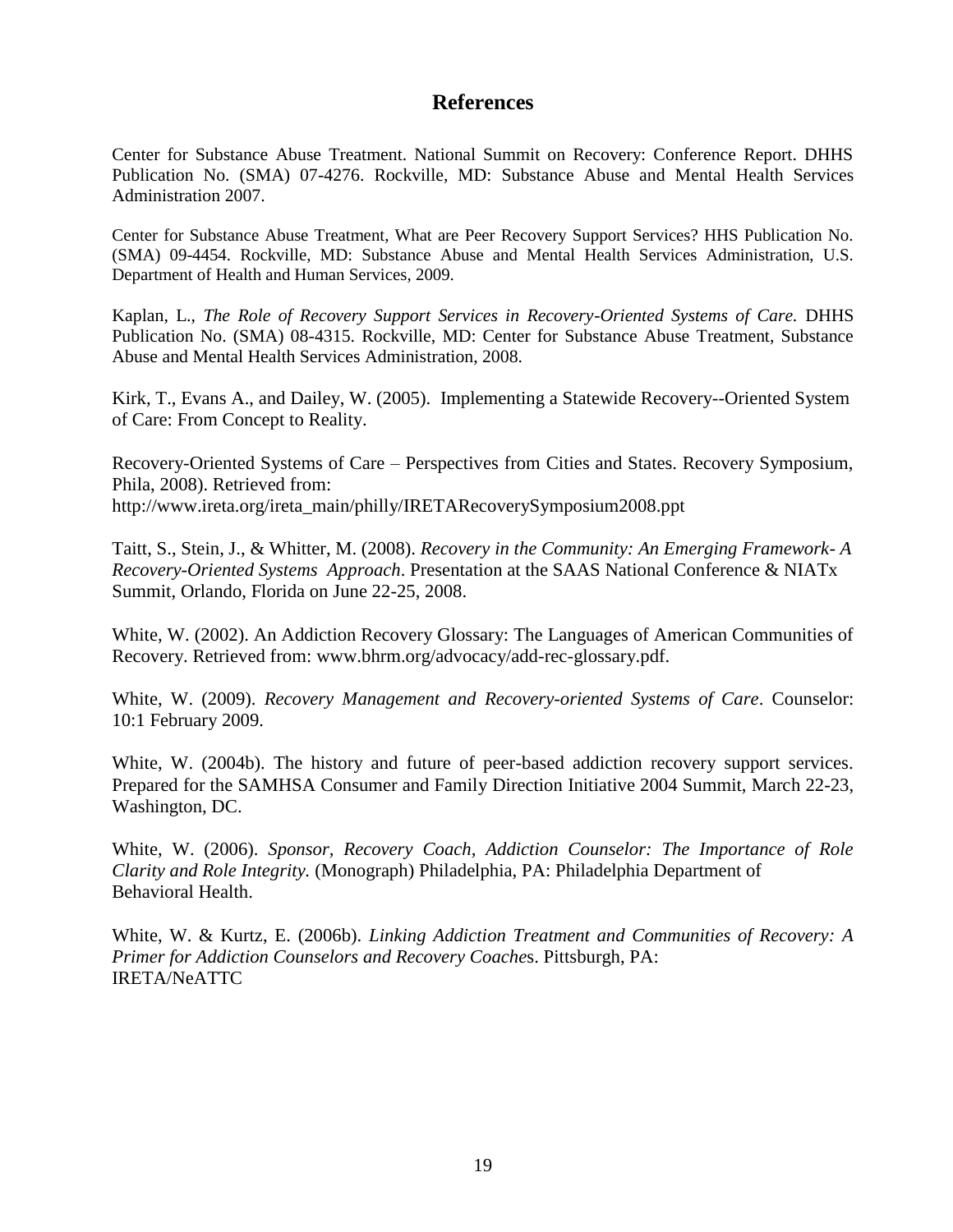# **APPENDIX I: Acronyms/Abbreviations**

This list of Acronyms that may be used as PA moves toward a Recovery-Oriented System of Care.

| Acronym        | <b>Meanings</b>                                                 |
|----------------|-----------------------------------------------------------------|
| AA             | Alcoholic Anonymous (Support Groups)                            |
| <b>AC</b>      | <b>Acute Model</b>                                              |
| <b>AL-ANON</b> | A 12-Step support group for families                            |
| <b>AOD</b>     | Alcohol and Other Drugs                                         |
| <b>ASAM</b>    | American Society of Addictions Medicine (Criteria)              |
| <b>ASI</b>     | <b>Addiction Severity Index</b>                                 |
| <b>ATTC</b>    | <b>Addiction Technology Transfer Center</b>                     |
| <b>ATOD</b>    | Alcohol, Tobacco and Other Drugs                                |
| <b>BDAP</b>    | Bureau of Drug and Alcohol Programs                             |
| CAC            | <b>Certified Addictions Counselor</b>                           |
| cc             | <b>Case Coordination</b>                                        |
| COD            | <b>Co-Occurring Disorders</b>                                   |
| <b>CRS</b>     | <b>Certified Recovery Specialist</b>                            |
| <b>CSAT</b>    | Center for Substance Abuse Treatment (Dept. of SAMHSA)          |
| D&A            | Drug and Alcohol                                                |
| <b>DASPOP</b>  | Drug and Alcohol Service Providers Organization of Pennsylvania |
| <b>DOH</b>     | (Pennsylvania) Department of Health                             |
| <b>DPW</b>     | (Pennsylvania) Department of Public Welfare                     |
| <b>EDI</b>     | Easy Does It, Inc.                                              |
| <b>ETOH</b>    | Alcohol                                                         |
| <b>HC</b>      | HealthChoices                                                   |
| <b>HMO</b>     | Health Maintenance Organization                                 |
| <b>ICM</b>     | Intensive Case Management                                       |
| <b>IOP</b>     | <b>Intensive Outpatient</b>                                     |
| <b>IRETA</b>   | Institute on Research, Education and Training in Addictions     |
| <b>IVDU</b>    | Intravenous Drug User                                           |
| LAAM           | Levo-Alpha-Acetyl-Methadol                                      |
| <b>LSW</b>     | <b>Licensed Social Worker</b>                                   |
| <b>LTC</b>     | Long Term Care                                                  |
| MA             | <b>Medical Assistance</b>                                       |
| МC             | Message Carriers of PA, Inc. - RCO in western PA                |
| <b>MCO</b>     | Managed Care Organization                                       |
| MH/MR          | Mental Health/Mental Retardation                                |
| MH             | Mental Health                                                   |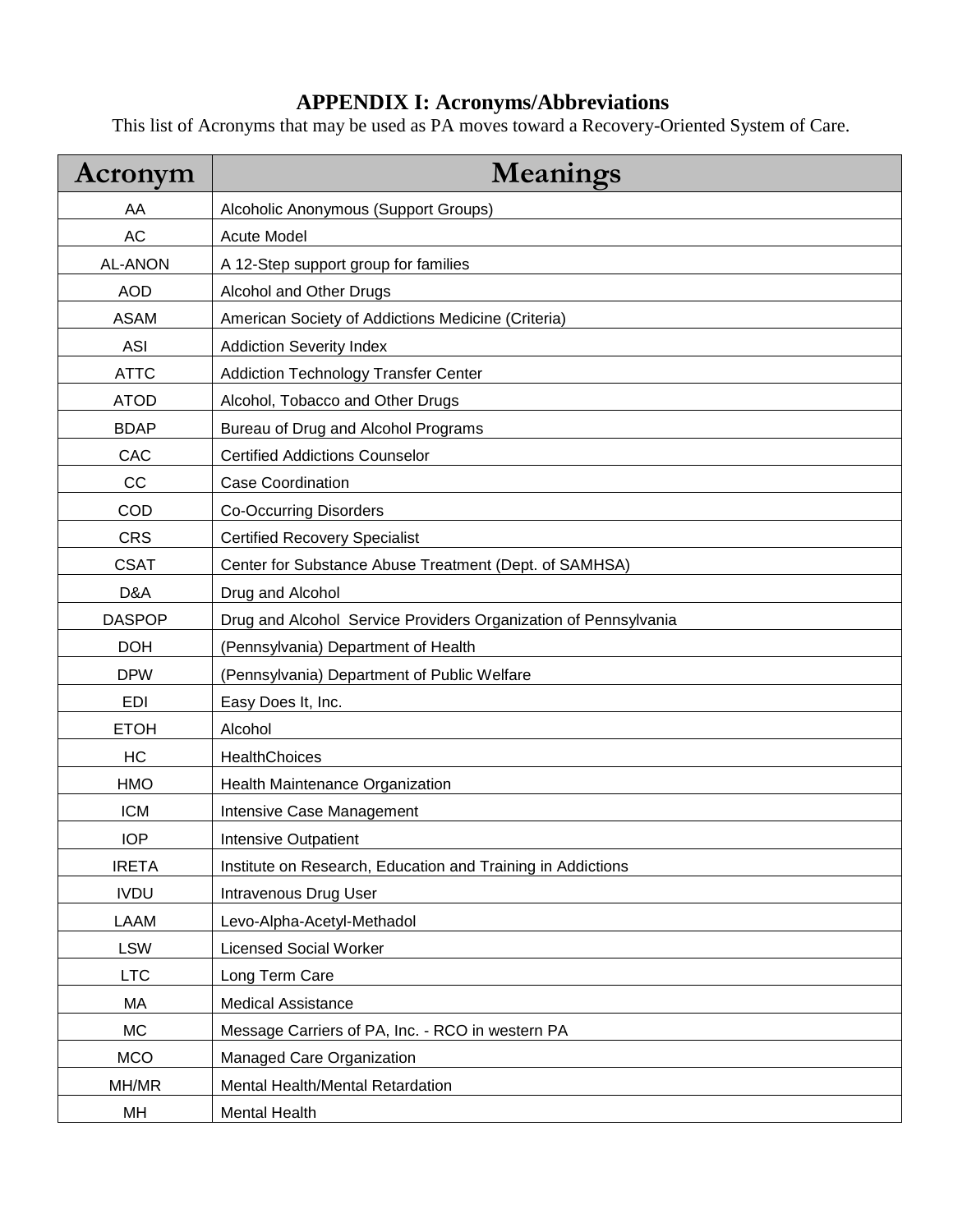| Acronym         | <b>Meanings</b>                                                                 |
|-----------------|---------------------------------------------------------------------------------|
| MR              | <b>Mental Retardation</b>                                                       |
| <b>MOU</b>      | Memorandum of Understanding                                                     |
| <b>MSW</b>      | Master of Social Work                                                           |
| <b>NA</b>       | Narcotics Anonymous                                                             |
| <b>NA</b>       | Narcotics Anonymous                                                             |
| <b>NAMI</b>     | National Alliance for the Mentally III                                          |
| <b>NAR-ANON</b> | A 12-Step support group for families                                            |
| <b>NCADD</b>    | National Council on Alcoholism and Drug Dependence                              |
| <b>NIAA</b>     | National Institute on Alcohol                                                   |
| <b>OCYF</b>     | Office of Children, Youth and Families                                          |
| <b>OMAP</b>     | Office of Medical Assistance Programs                                           |
| <b>OMHSAS</b>   | DPW State Office of Mental Health and Substance Abuse Services                  |
| OP              | Outpatient                                                                      |
| <b>PACDAA</b>   | PA Association of County D&A Administrators                                     |
| <b>PAW</b>      | Post Acute Withdrawl                                                            |
| P-BRSS          | Peer Based Recovery Support Services                                            |
| <b>PCB</b>      | PA Certification Board                                                          |
| <b>PCPA</b>     | Pennsylvania Community Providers Association                                    |
| <b>PCPC</b>     | PA Client Placement Criteria                                                    |
| <b>POM</b>      | Performance Outcome Measures                                                    |
| PRO-A           | PA Recovery Organizations Alliance - statewide RCO                              |
| PRO-ACT         | PA Recovery Organization-Achieving Community Together - RCO in southeastern, PA |
| <b>PSA</b>      | <b>Public Service Announcement</b>                                              |
| <b>RASE</b>     | The RASE Project, Inc. - RCO in central PA                                      |
| <b>RCSP</b>     | <b>Recovery Community Support Program</b>                                       |
| <b>RM</b>       | Recovery Management                                                             |
| <b>RC</b>       | Recovery Checkup                                                                |
| <b>RCO</b>      | Recovery Community Organization                                                 |
| <b>ROSC</b>     | Recovery Oriented System of Care                                                |
| <b>RP</b>       | Recovery Plan                                                                   |
| <b>RSS</b>      | <b>Recovery Support Services</b>                                                |
| <b>SAMHSA</b>   | Substance Abuse and Mental Health Services Administration                       |
| <b>SAP</b>      | Student Assistance Program                                                      |
| <b>SCA</b>      | <b>Single County Authority</b>                                                  |
| <b>SSA</b>      | Single State Authority (BDAP)                                                   |
| TP              | <b>Treatment Plan</b>                                                           |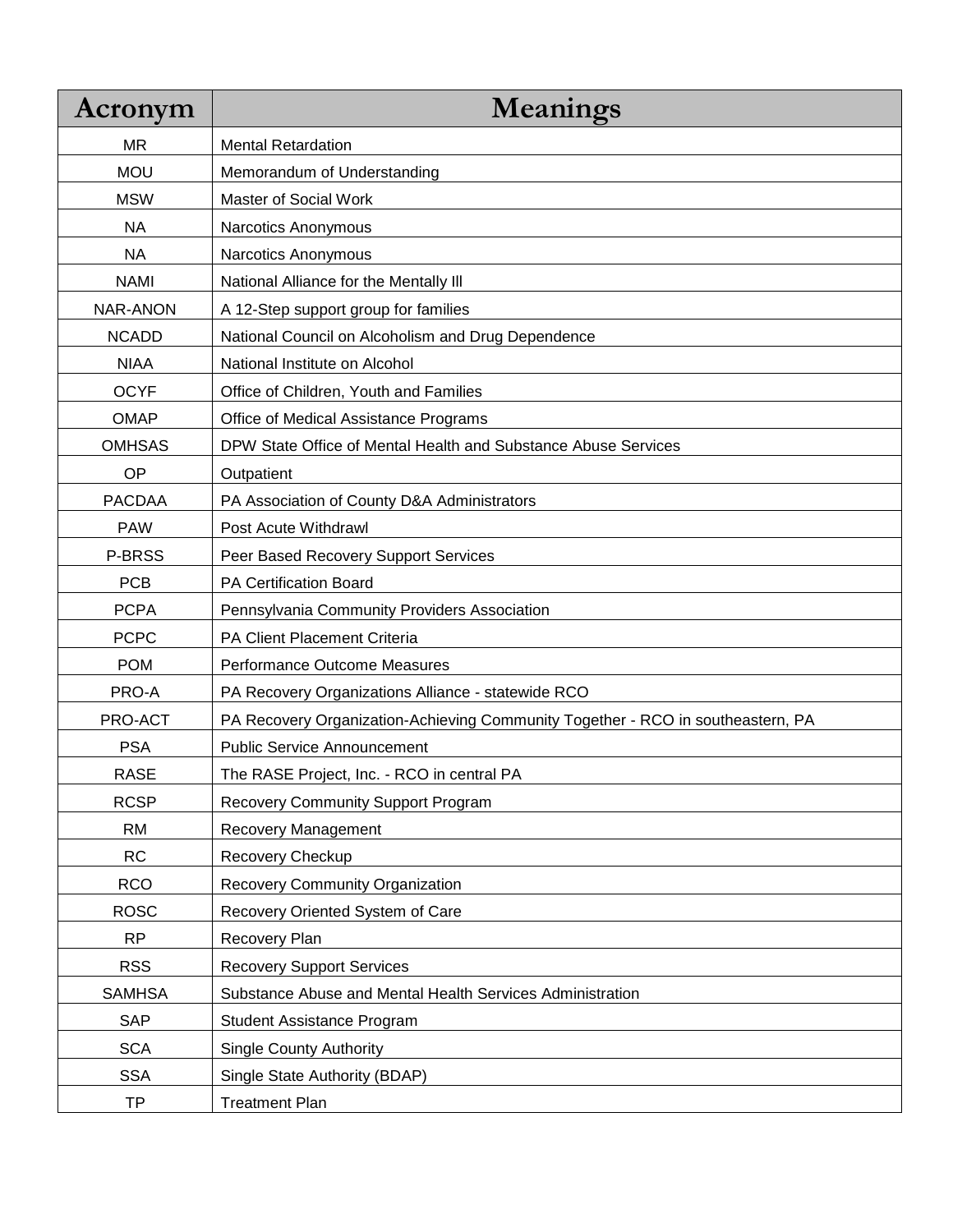# **APPENDIX II: Glossary of Terms**

**Abstinence –** Refraining from the use of alcohol and other drugs.

**Addiction** – A chronic, disease characterized by compulsive (loss of control) drug-seeking and drug-taking behavior despite adverse health, social, or legal consequences to continued use.

**Addiction Ministry** – Refers to the outreach, treatment and recovery support services offered through the auspices of local churches as part of their ministry to their community. The rise in addiction ministries, particularly within African American communities, constitutes one of the most significant developments in the modern history of recovery support structures.

**Advocacy –** See "Recovery Advocacy"

**Alcoholism** – A disease characterized by excessive and habitual drinking of alcoholic beverages that causes physical, psychological, and social harm.

**Anonymity –** A concept in 12-Step programs that provides protection for its members from being identified as an individual with an addiction (including alcoholism).

**Assessment** – The process of interviewing an individual to obtain the sociological background, psychological makeup, educational and work history, family and marriage difficulties and medical issues to better assess an individual's needs.

**Behavioral Health Disorder** – A term used to describe adjustment problems, behavioral issues, mental health and alcohol and other drug related disorders.

**Boundaries** – Limits that protect the space between the professional's power and the client's vulnerability.

**Buprenorphine –** A prescription medication for people addicted to heroin or other opiates that acts by relieving the symptoms of opiate withdrawal such as agitation, nausea and insomnia. This medication is also used for pain management.

**Chemical Dependency –** A general term used to describe a physical and/or psychological reliance on alcohol and other drugs.

**Chronic Diseases** – Disorders that cannot be cured with existing medical technologies and whose symptoms wax and wane over an extended period of time. These disorders often spring from multiple, interacting etiological roots; vary in their onset from sudden to gradual; and are highly variable in their course (pattern and severity) and outcome. The prolonged course of these disorders places a sustained strain on the adaptation resources of the individual and his or her family and friends. Chronic addictive disorders call for a process of sustained recovery management

**Certified Recovery Specialist (CRS**) – One who possesses the necessary knowledge, skills and abilities to safely and effectively provide peer based recovery support to individuals in recovery from chemical dependency.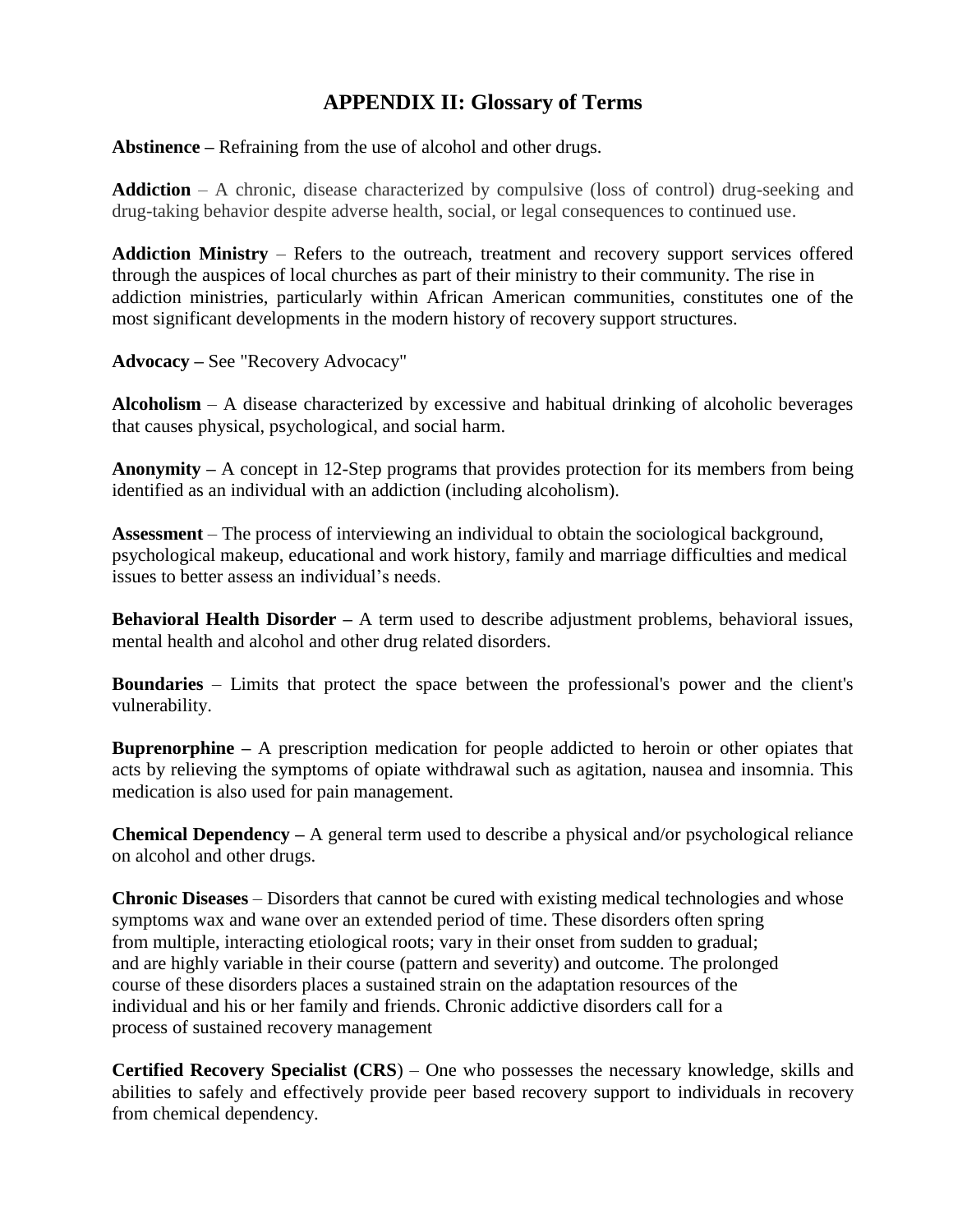**Confidentiality –** The non-disclosure of certain information except to another authorized person.

**Continuity of Contact** – A phrase used to underscore the importance of sustained, consistent support over the course of recovery. Such support can come from living within a community of shared experience and hope. The phrase also refers to the reliable and enduring relationship between the recovery coach (recovery support specialist) and the individual being provided recovery management services. Such sustained continuity is in marked contrast to the transience of relationships experienced by those who have moved through multiple levels of care or undergone multiple treatment relationships

**Craving –** A strong, nearly irresistible desire to use alcohol and other drugs.

**Cyber Support** – See "Virtual Recovery"

**Denial –** The failure of a person to acknowledge the reality of his/her addiction and circumstances apparent to other people.

**Disease Model of Addiction** – This model identifies addiction as a primary, chronic disease with genetic, psychosocial and environmental factors influencing its development and manifestations.

**Disease Management** – The management of severe behavioral health disorders in ways that enhance clinical outcomes and reduce social costs. Its focus is on developing technologies of symptom suppression and reducing the number, intensity and duration of needed service interventions.

**Enable –** Any intervention that, with the intention of helping the individual, inadvertently results in the continuation of their addiction and destructive behaviors. Enabling is often unintentional but can result in additional harm and/or destruction.

**Empowerment –** The process of increasing an individual's or group's capacity to make their own choices and to transform those choices into desired actions and outcomes.

**Ethics** – A standard of behavior by which certified professionals must abide.

**Evidence-Based Practices (EBP)** – Clinical and service practices that have scientific support for their efficacy (work under ideal conditions) and effectiveness (work under real conditions). Advocacy of evidence-based practice is a commitment to use those approaches that have the best scientific support, and, in areas where research is lacking, a commitment to measure and use outcomes to promote those practices that have the greatest impact on the quality of life of individuals, families and communities.

**Faith-Based Recovery –** Addressing alcohol and other drug problems within the framework of religious experiences, beliefs, and rituals and within the mutual support of a faith community. Faith-based recovery frameworks may serve in conjunction with traditional recovery support programs or serve as alternatives to such programs.

**Family-Centered Care** – Refers to a treatment philosophy in which the family, rather than the individual, is the primary "client." Such philosophies are usually implemented by offering family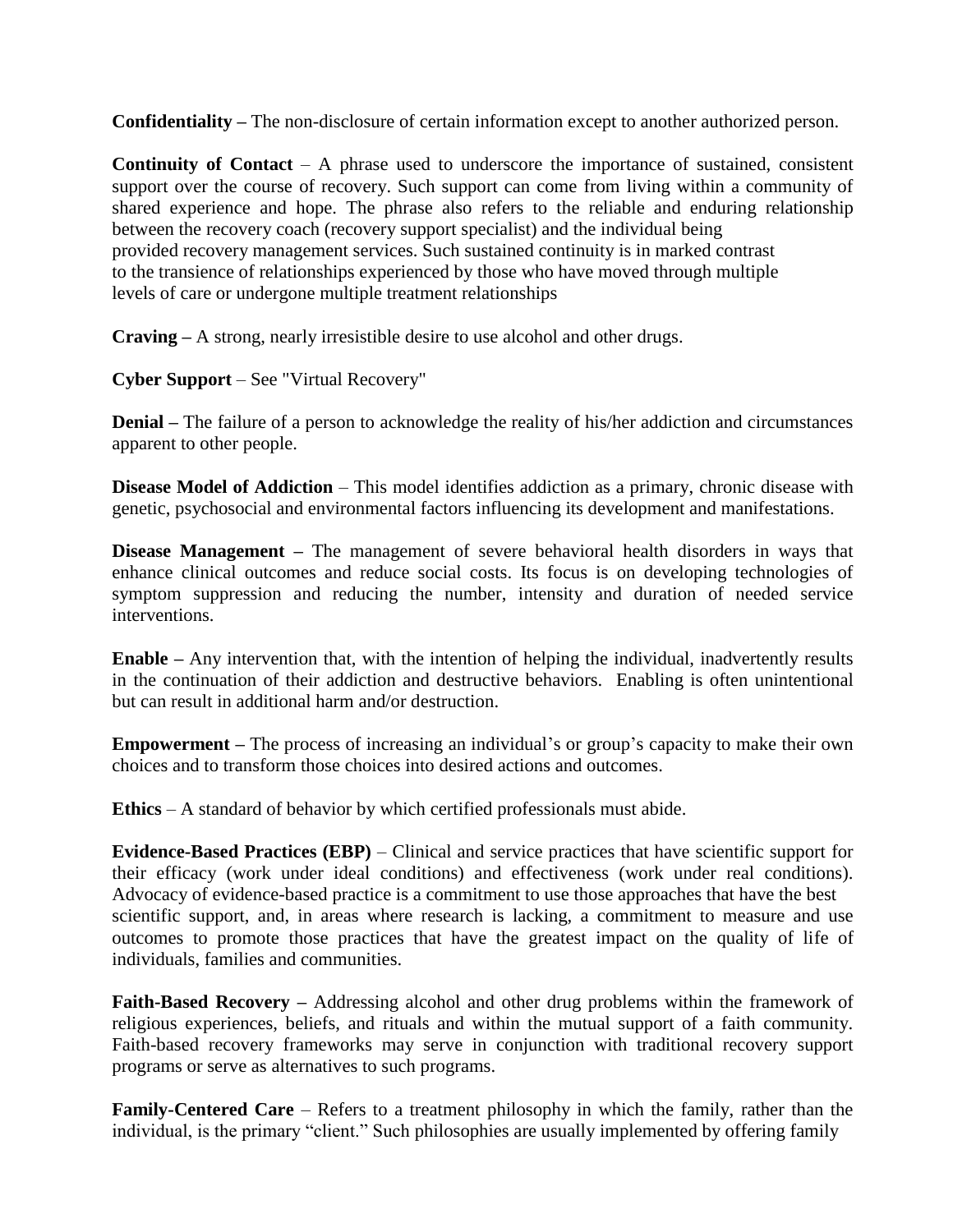members clinical services that focus on their problems and needs and offering a continuum of pretreatment, treatment, and recovery support services.

**Family Disease –** Refers to ways in which all members of the family are affected by the disease of addiction.

**Halfway Houses** – A state licensed and regulated community-based residential treatment facility that is professionally staffed and managed in a supportive chemical-free environment. Programming emphasizes independent growth and responsible community living that serve to integrate persons in care with local communities in recovery and in developing self-sufficiency through counseling services, vocational, employment development and other services. A number of these programs are enhanced with staff medical and psychiatric personnel to assist people with co-existing bio-psychosocial needs.

**Home Group –** The term given to a 12-Step self-help meeting that is most regularly attended by an individual. It is the inner circle in which one's recovery is forged and in which most milestones of recovery are celebrated. A home group is that meeting where a person makes the most significant personal commitment.

**Higher Power** – In the 12-Step tradition, the personification of a positive power "greater than ourselves" that can facilitate recovery and restore sanity to the individual.

**Intervention** – The process of precipitating a change-eliciting crisis in the life of a person experiencing a substance use disorder by conveying the consequences of his or her behavior on family, friends and co-workers.

**Medication-Assisted Recovery –** The use of specific medications designed to assist in recovery.

**Mentor** – To serve as a trusted counselor or teacher, or as a guide in the recovery process.

**Methadone –** A synthetic narcotic, similar to morphine but effective orally, used in the relief of pain and as a heroin substitute in the treatment of heroin addiction.

**Missions/Ministries/Shelters** – Facilities that strive to meet the needs of homeless individuals providing food, shelter, medical care, spiritual support, counseling, and other mutual support programs.

**Mutual Aid Group** – See Self-Help

**No Wrong Door** – A trained and integrated system available to all individuals where they can go to any social service agency to find the information and referral they are seeking.

**Pathways to Recovery** – The many different ways people use to successfully achieve recovery.

**Powerlessness** – The acknowledgement of one's inability to control the frequency and quantity of his/her alcohol and/or other drug use as well as other circumstances beyond one's control.

**Recovery** – A highly individualized journey that requires abstinence from all mood and mindaltering substances that may be supported through the use of medication that is appropriately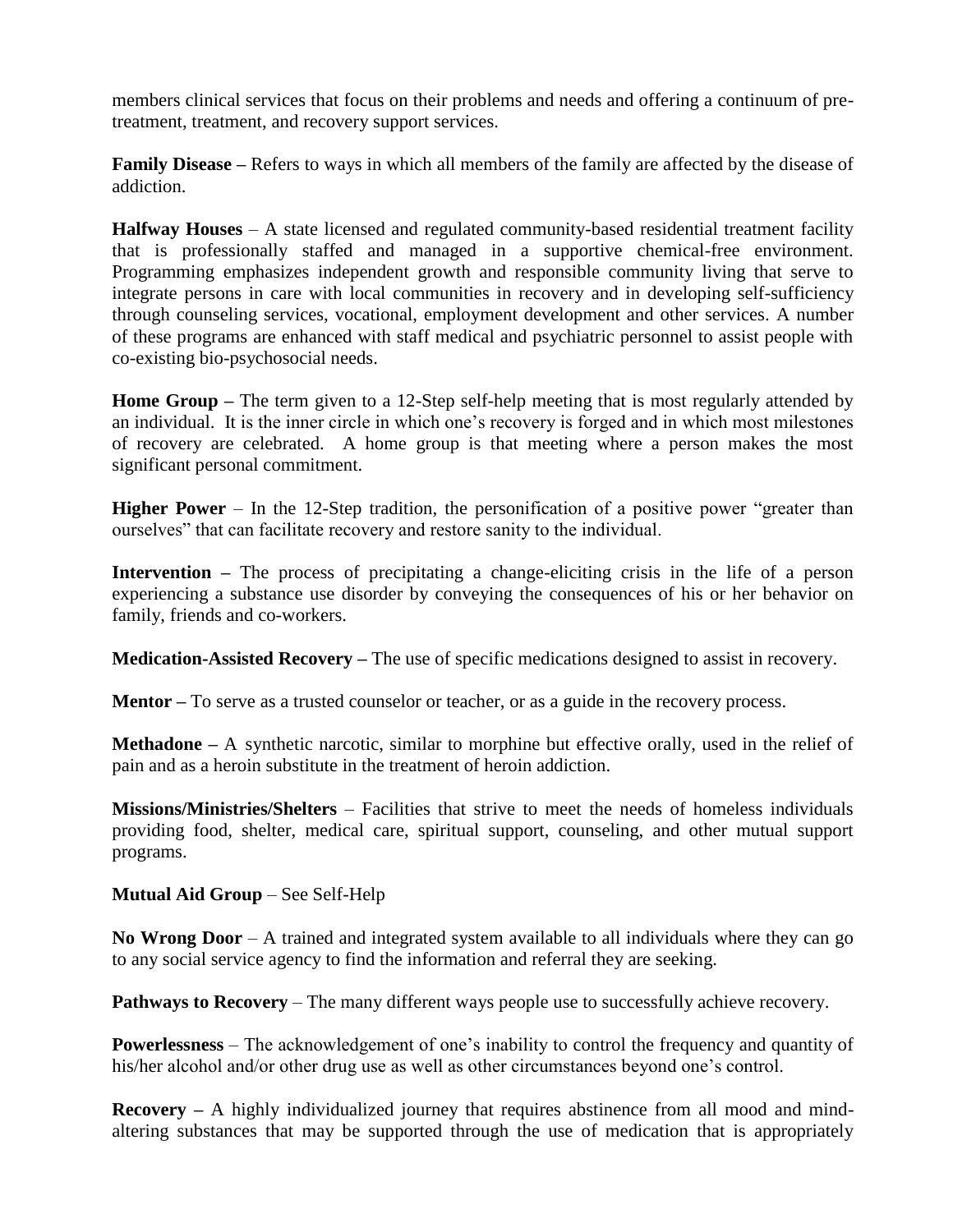prescribed and taken. This journey is a voluntarily maintained lifestyle that includes the pursuit of spiritual, emotional, mental and physical well-being that is often supported by others.

**Recovery Advocacy** – The process of educating and exerting influence toward the development of pro-recovery social policies, programs and actions.

**Recovery Capital –** The quantity and quality of both internal and external resources that a person can bring to bear on the initiation and maintenance of recovery

**Recovery Centers** – A recovery oriented sanctuary anchored in the heart of the community that promotes maximum participation. Recovery Centers are places where recovery support services are designed, tailored and delivered by individuals from local recovery communities. Recovery Centers also utilize volunteers from the recovery community.

**Recovery Coach** – A person who helps remove personal and environmental obstacles to recovery, links the newly recovering person to the recovery community, and serves as a personal guide and mentor in the process of personal and family recovery. Such supports are generated through mobilizing volunteer resources within the recovery community, or provided by the recovery coach where such natural support networks are lacking.

**Recovery Community** – A term used to convey the sense of shared identity and mutual support of those persons who are part of the social world of recovering people. The recovery community includes individuals in recovery, their family and friends, and a larger circle of "friends of recovery" that include both professionals working in the addictions field as well as recovery supporters within the wider community.

**Recovery Community Organizations (RCOs)** – Independent, grassroots, collaborating organizations led and governed by representatives of local communities of recovery. Public education, community mobilizing, policy advocacy and peer-based recovery support services are some of the strategies used by these organizations to promote and support recovery.

**Recovery Culture –** A unique social network of recovering individuals that has its own recovery based history, language, rituals, symbols, literature, institutions and values.

**Recovery Environment** – A term indicating that recovery flourishes in communities that build the physical, psychological, social, and spiritual sanctuaries where healing can occur.

**Recovery Houses/Transitional Living Programs/Oxford Houses** – An unregulated, unlicensed residence or facility that does not provide treatment but may offer a safe, drug-free environment for newly recovering individuals who are not yet ready to live independently in the community. While these programs are not presently licensed and monitored in the state of Pennsylvania, other forms of monitoring and oversight may exist.

**Recovery Management** – A philosophy of organizing addiction treatment, prevention, and recovery support services to enhance pre-recovery engagement, recovery initiation, long-term recovery maintenance, and the quality of personal/family life in long-term recovery.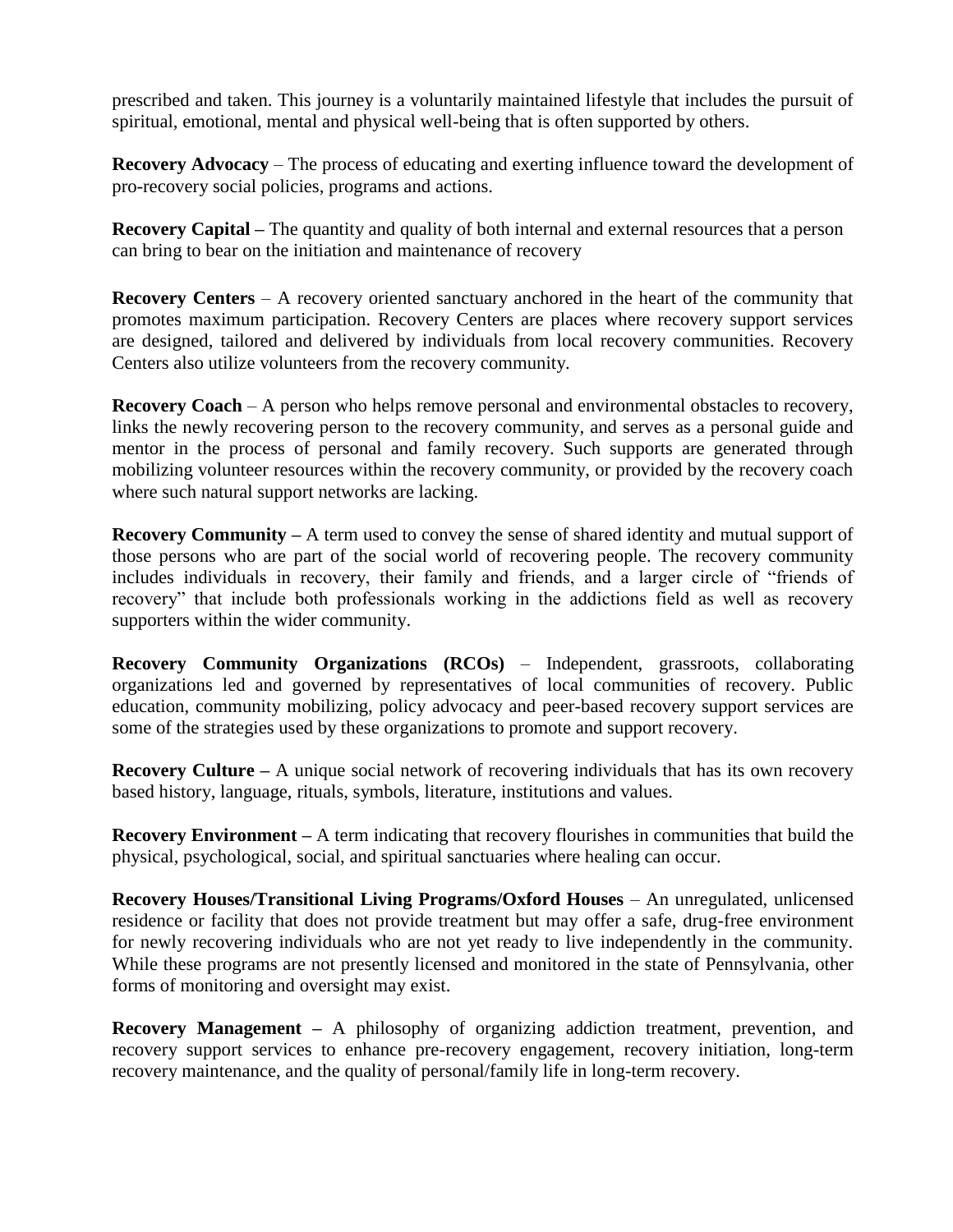**Recovery Movement** – Collective efforts of grassroots organizations of recovering people and their families whose goals provide a message of hope about the long-term recovery from addiction, and to advocate for public policies and programs that help initiate and sustain recovery.

**Recovery-Oriented System of Care (ROSC)** – A system that supports person-centered and selfdirected approaches to care that build on strengths and resilience. Individuals, families, and communities take responsibility for their sustained health, wellness, and recovery from alcohol and other drug related issues through the various life phases of recovery.

**Recovery Outcomes** – The degree of individualized benefits achieved as a result of recovery including everything from the cessation of use of alcohol and other drugs, to the total transformation of personal identity, character and lifestyle.

**Recovery Plan** – An individualized plan that focuses on personal recovery management.

**Recovery Process –** The ongoing development of healthy behaviors and attitudes that support a more productive lifestyle.

**Recovery Support Groups –** See "Self-Help Groups"

**Recovery Support Services –** Practical, non-clinical services designed and delivered by individuals and families in recovery to meet the needs of others. These community-based services serve to strengthen and enhance those offered through the addiction treatment system to help prevent relapse and promote long-term recovery.

**Relapse –** The process of returning to active alcohol and/or other drug use after a period of abstinence. Relapse may be part of the recovery process.

**Self- Disclosure –** The intentional telling of personal information about oneself that would not be readily known by others, including one's thoughts, feelings, past experiences and future plans.

**Self-Help Groups** – Groups of individuals who share their experience, strength and hope about recovery from addiction to help each other through the recovery process.

**Social Service Agencies** – Formalized professionalized organizations that provide ancillary support services.

**Speakers Bureau –** See "Story Telling"

**Sponsorship** – The practice within a 12-Step program of one recovering person guiding another through the Steps and Traditions of a the 12-Step program.

**Story Telling** – The process by which recovering people share their experience with others as acts of self-healing and service. Story telling is used as a stigma reducing service.

**Substance Use Disorders** – Those disorders in which repeated use of alcohol and/or other drugs results in significant adverse consequences.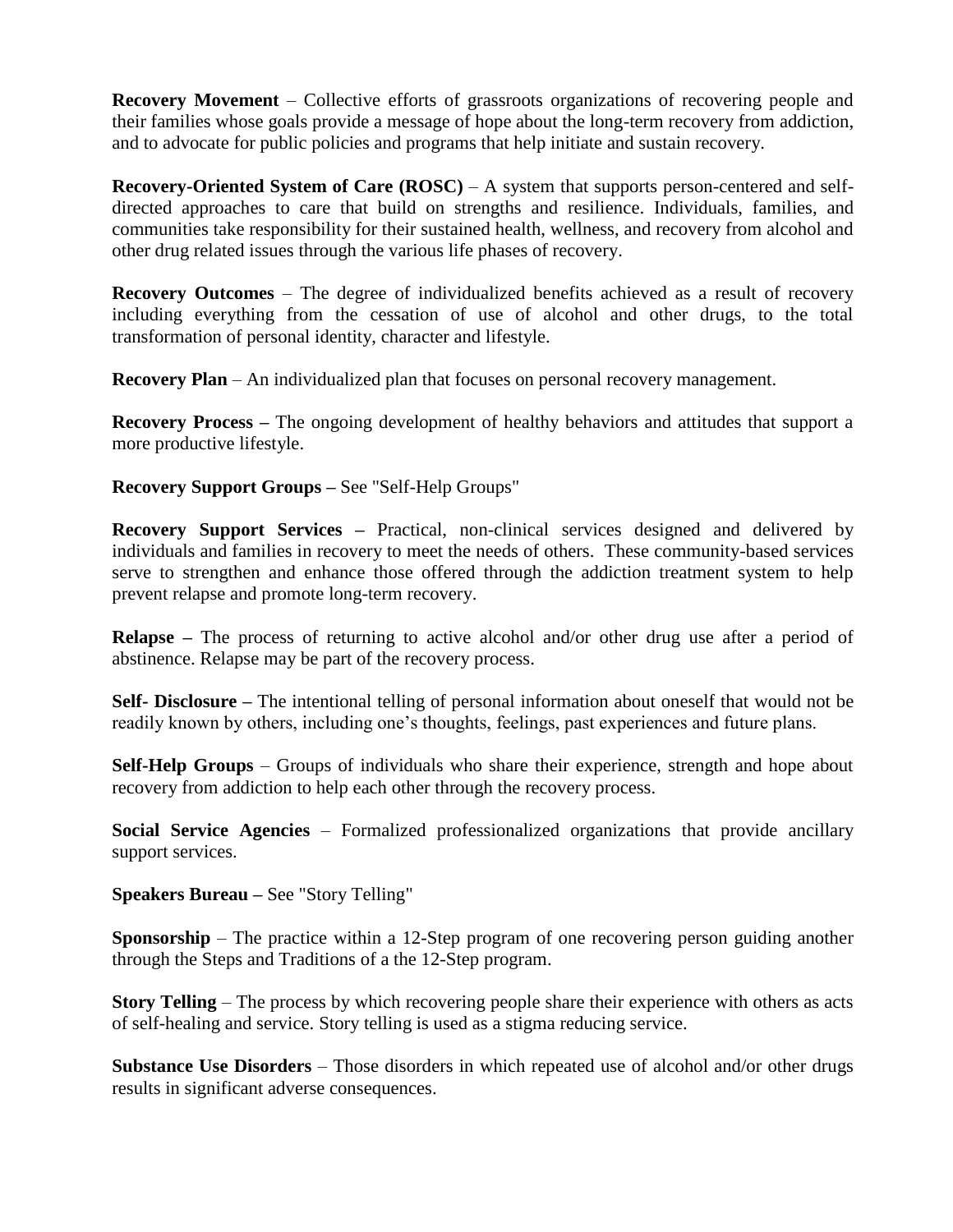**Treatment** – A continuum of clinical activities provided by licensed facilities designed to minimize or arrest the harmful effects of alcohol and other drug disorders. Through this process the individual's physical, psychological, and social level of functioning should improve.

**Treatment Plan** – Outlines the mutually acceptable goals to be accomplished in treatment based on a comprehensive assessment of the client. The Treatment Plan provides the roadmap for the treatment process by identifying long and short term goals, action steps necessary to achieve them and the type and frequency of treatment.

**Tolerance –** The need for increased amounts of a drug to achieve intoxication or a desired effect.

**Twelve-Step (12-Step)** – A program designed to assist in the recovery from addiction or compulsive behavior, especially a spiritually-oriented program based on the principles of acknowledging one's personal insufficiency and accepting help from a higher power.

**Using** – Actively consuming alcohol and/or other drugs.

**Virtual Recovery** – The achievement or maintenance of recovery through Internet support groups with limited or no participation in face-to-face support meetings.

**Withdrawal –** The characteristic signs and symptoms that appear when a drug that causes physical dependence is regularly used and is suddenly discontinued or decreased in dosage.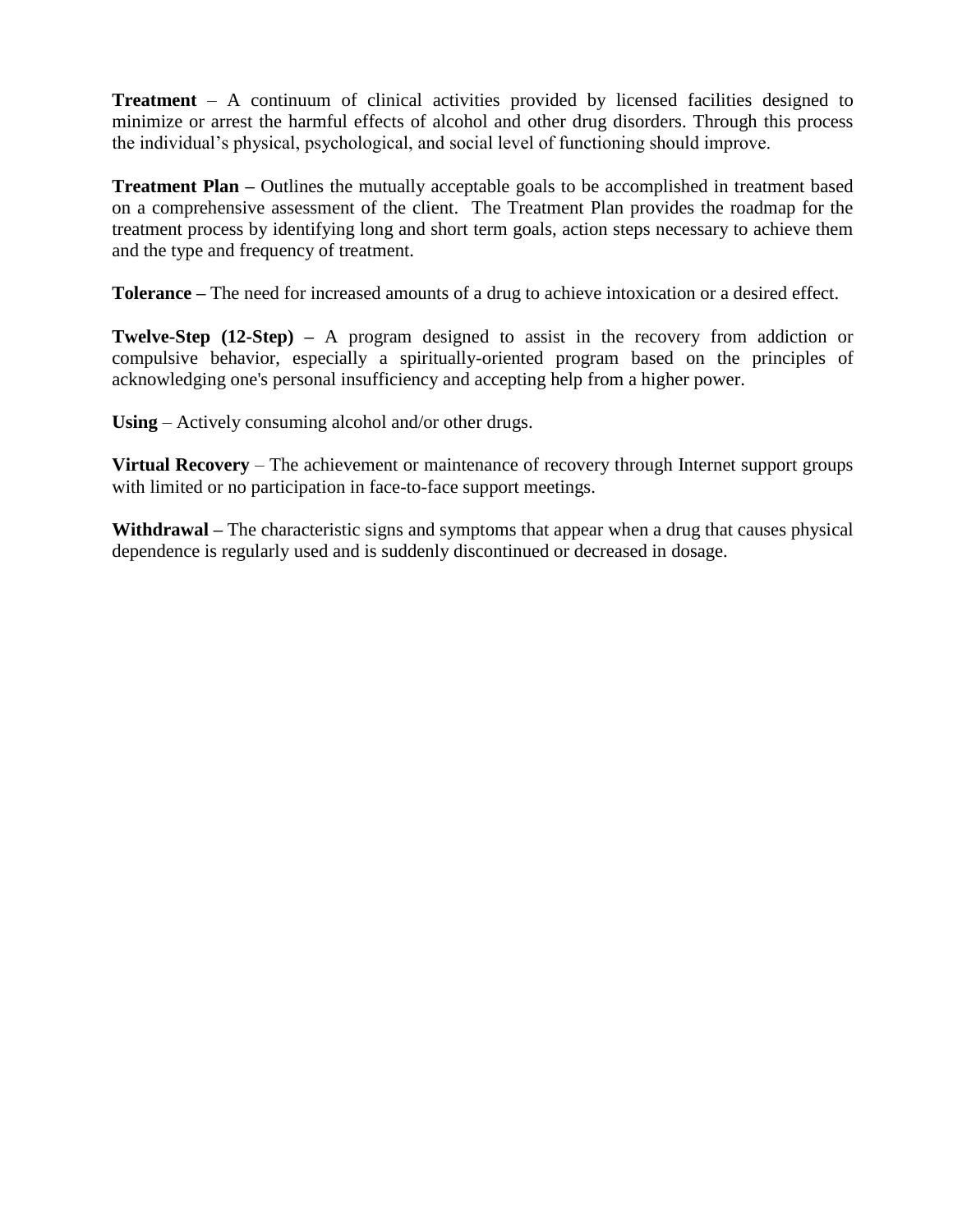## **APPENDIX III: TRAINING RESOURCES**

The following is a list of various training providers that offer recovery-focused trainings.

## *National Trainings*

- □ Faces and Voices of Recovery
- $\Box$  The Johnson Institute
- **CASA/Join Together**
- IRETA Northeastern Technology Transfer Center (NeATTC)
- SAMHSA-Center for Substance Abuse Treatment (CSAT)

## *Statewide Training*

- $\Box$  Bureau of Drug and Alcohol Programs (BDAP)
- **Q** PA Certification Board
- □ PRO-A Recovery Institute (RI) Training Program
- **Q** PRO-A Annual Recovery Conference

## *Regional Trainings*

- □ PRO-ACT
- RASE Project
- **Nessage Carriers**

## *Other Recovery-focused Resources*

- Website Resources
- $\Box$  Periodicals and Publications
- $\Box$  Hotlines
- $\Box$  Helplines/Recovery Support Lines
- **Q** Contact
- $\Box$  PRO-A Helpline
- **Q** PRO-ACT Helpline
- $\Box$  Family Access Line
- $\Box$  Hotlines/Helplines by 12-Step Programs